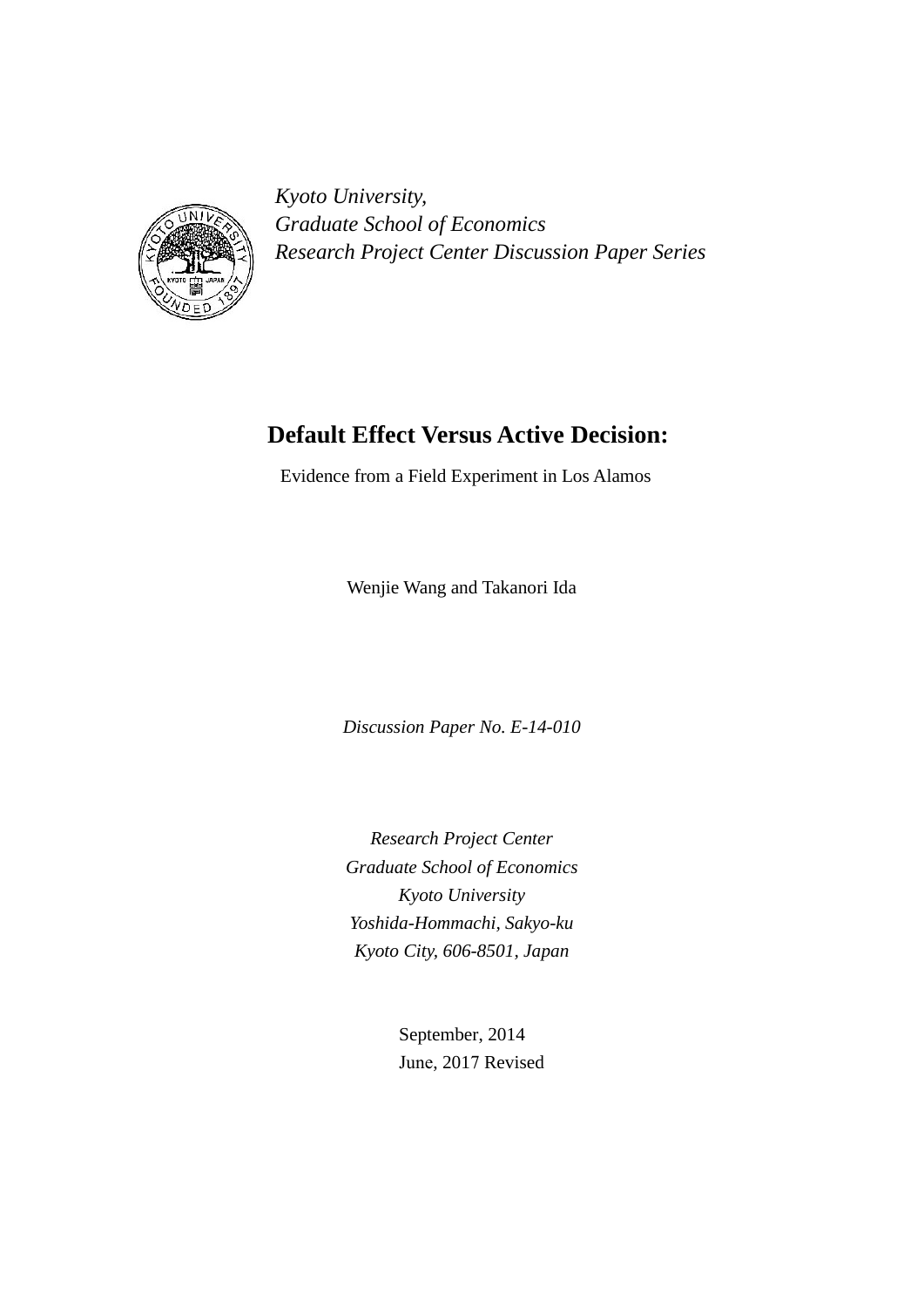# Default Effect versus Active Decision: Evidence from a Field Experiment in Los Alamos

Wenjie Wang<sup>∗</sup> and Takanori Ida†

June 2017

#### Abstract

We examine how consumers respond to distinct combinations of preset defaults and subsequent economic incentives. A randomised controlled trial is implemented to investigate the demand reduction performance of two electricity pricing programmes: opt-in and opt-out critical peak pricing. Both the intention-to-treat and the treatment-on-the-treated are more pronounced for customers assigned to the opt-in group. This result suggests that the opt-in type active enrolment itself had an impact on customers' subsequent behavior and made them more responsive to the treatment intervention. Moreover, only the opt-in treatment has spillover effects beyond the treatment time window. Our results, therefore, highlight the important difference between an active and a passive decision-making process.

JEL classification: C93, D12

Keywords: Field Experiment, Default Effect, Opt-in, Opt-out, Price Elasticity

<sup>∗</sup>Graduate School of Social Sciences, Hiroshima University, Japan. E-mail address: wenjiew@hiroshima-u.ac.jp.

<sup>†</sup>Corresponding author. Graduate School of Economics, Kyoto University. Yoshida-Honmachi, Sakyo, Kyoto, 606- 8501, Japan. Tel: +81-75-753-3477. E-mail address: ida@econ.kyoto-u.ac.jp.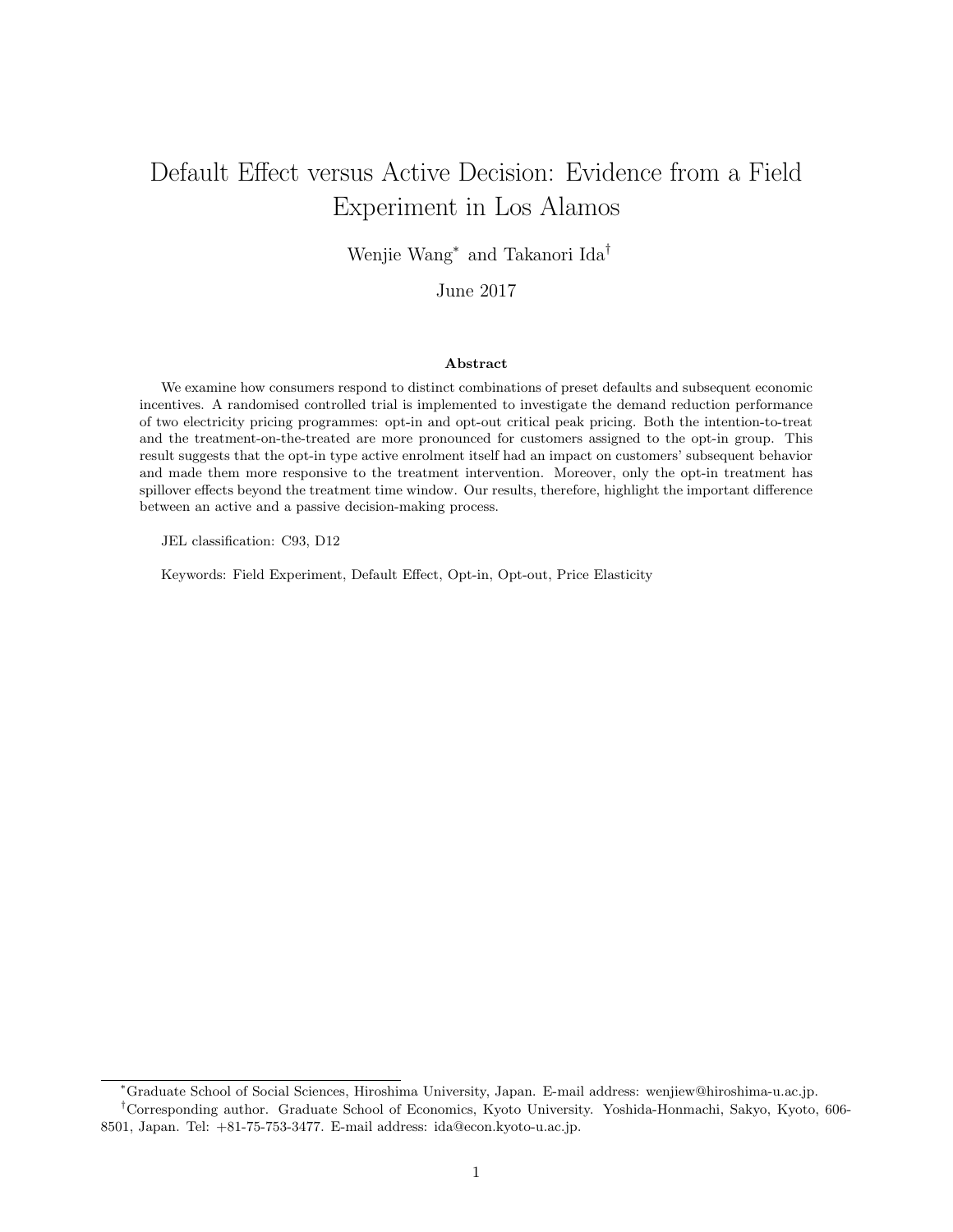# 1 Introduction

Decisions by default have become an important issue in behavioural economics and public policy (Johnson and Goldstein, 2013). We take an example from employees' decisions on a 401(k) retirement savings plan (Madrian and Shea, 2001). When employees must opt into the plan, fewer than half enrol on their own. However, when they are automatically enrolled, few employees choose to opt out, resulting in close to 100% enrolment. A voluminous literature now documents the successful applications of default effects, including retirement saving (Madrian and Shea, 2001; Choi et al., 2002; Thaler and Benartzi, 2004; Chetty et al., 2014), organ donation (Spital, 1995; Johnson and Goldstein, 2003; Abadie and Gay, 2006), influenza vaccination (Chapman et al., 2010), contractual choice in health clubs (DellaVigna and Malmendier, 2006), and car insurance plan choices (Johnson et al., 1993). Most of these studies advocate for policies with opt-out defaults (i.e. automatic enrolment defaults).

However, we emphasise in this paper that, in many situations, the calculation of an optimal default may not be straightforward because the welfare impact on consumers could depend not only on their initial choices but also on their subsequent behaviors after the enrolment. Indeed, the high enrolment rate is by itself a powerful outcome in the saving literature (and the literature cited above) because the enrolment automatically changes consumers' choices in a direction that is considered desirable by the policy maker. In contrast, there are also many situations that enrolled consumers must demonstrate active subsequent behaviors for the programme to be effective. Here, we encounter a trade-off. On the one hand, the option to opt into an intervention may result in a limited number of participants, while the subsequent outcomes for these participants may be large because of the attention triggered by the active decision-making process. On the other hand, an opt-out default typically leads to extremely high participation in the first stage, while the subsequent outcomes might be relatively small across a large number of participants.

Therefore, the answer to the issue of optimal default options could be rather unclear, and the related empirical evidence remains sparse, particularly evidence obtained from framed field experiments. In an effort to bridge this gap, we implement a randomised experiment in Los Alamos County (LAC), New Mexico, United States. Our primary data are high-frequency data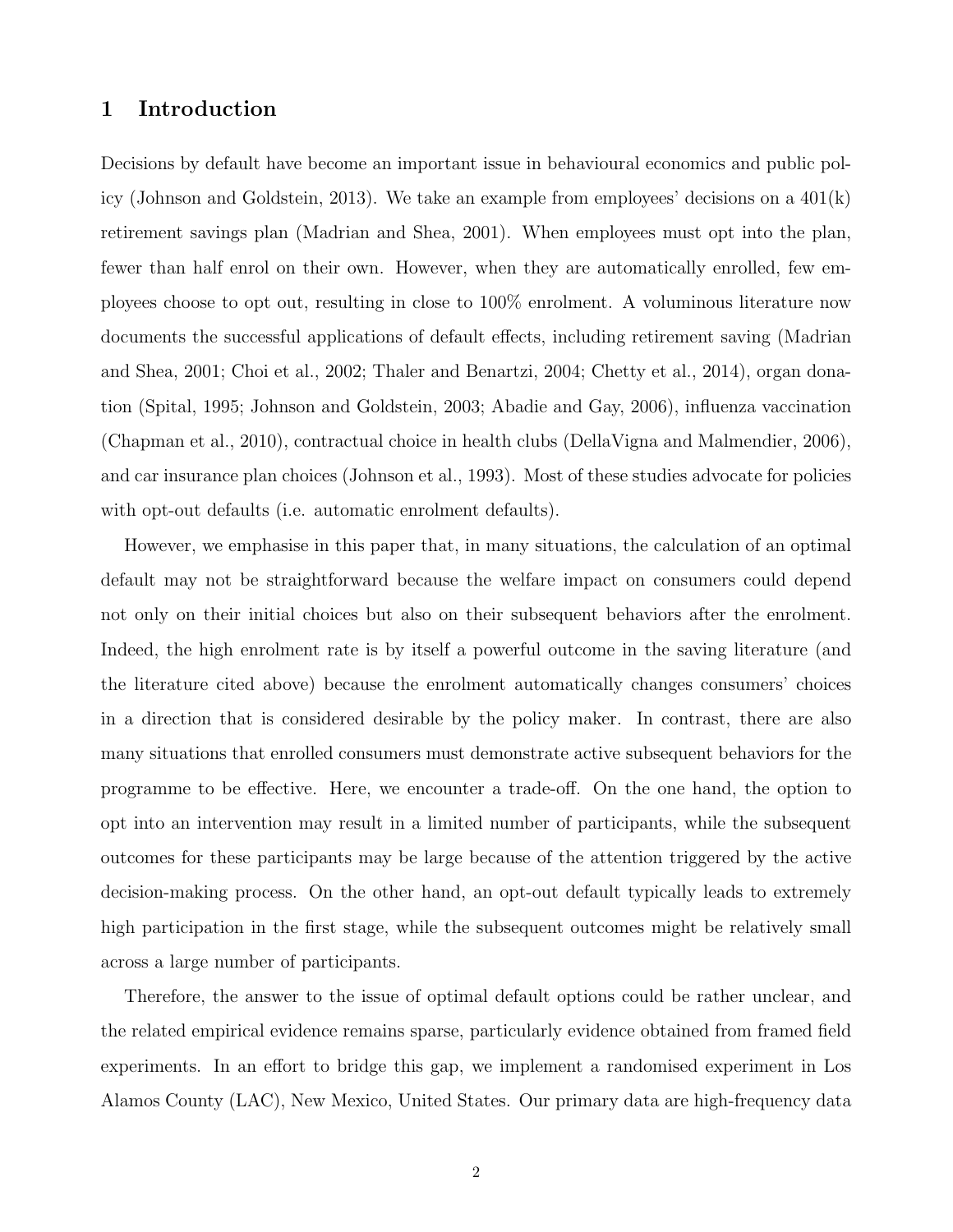on household electricity consumption. The treatments are based on a popular dynamic electricity pricing programme, namely critical peak pricing (CPP), which pre-commits households to a high marginal price of electricity during peak demand hours. We randomly assign households to one of three groups: 1) an opt-in CPP group, 2) an opt-out CPP group, and 3) a control group. Note that the interventions in our experiment is relatively more complicated than those in the retirement saving literature. In fact, our design can be regarded as a 'two-stage' policy composed of a default-based enrolment process in the first stage of the experiment and pricebased incentives in the second stage. Under such experimental design, the eventual impact of the policy will depend on how these factors interact with each other. For example, although inertia may result in high participation in the first stage, customers' attention and effort may play a central role in the outcome of the second stage.

We present several findings from the experiment. First, the customer enrolment rate is 97.2% for the opt-out CPP group and 63.8% for the opt-in CPP group. We note that the opt-in enrolment rate is relatively high compared with similar dynamic pricing programmes (Potter et al., 2014). The high opt-in rate is particularly important to an experiment with first-stage defaults and second-stage interventions because it helps identify the distinct effects of opt-in and opt-out defaults on the subsequent outcomes. To the best of our knowledge, our field experiment is among the first to identify such difference, which could be very hard to capture if the opt-in enrolment rate is too low.

Second, we estimate the intention-to-treat (ITT) and treatment-on-the-treated (TOT) for each treatment group, and the estimation results suggest that the opt-in default itself may have made customers more responsive, reducing more electricity consumption during the event period. In particular, the ITT captures the average causal effect of the treatment group as a whole, and thus informs us of the overall policy outcome. We find that although the opt-in enrolment rate is relatively low, the estimated ITT of opt-in CPP customers shows an average percentage reduction (9.8%) of on-peak usage higher than that of opt-out CPP customers (5.8%). In addition, the TOT captures the average causal effect of the customers who actually switched to the new dynamic pricing tariff (i.e. the compliers) in each treatment group. The estimated TOTs of opt-in customers show percentage reductions as high as 14.7%, much higher than those of opt-out customers (6.0%). The ITT and TOT results also allow us to deduce that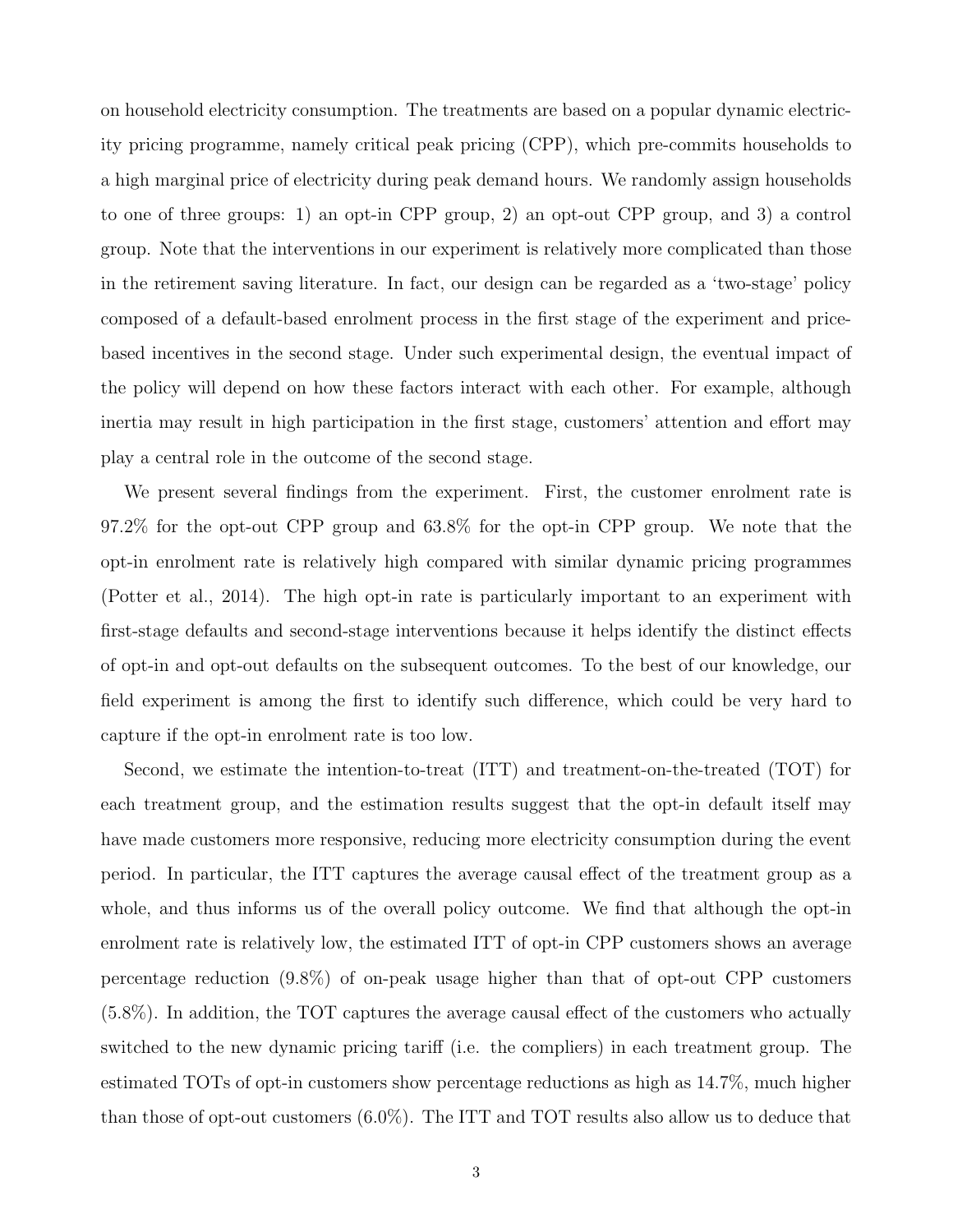the net effect of active enrolment itself corresponds to an average percentage reduction larger than 5.6% (i.e., 38% of the opt-in TOT) among customers who opt into the CPP programme.

Third, we find that among the two treatment groups, only the opt-in group has spillover effects in the sense that it even generated significant consumption reductions during the time window preceding and following peak hours (i.e. shoulder hours) on treatment days. This result also suggests that opt-in customers were more attentive than opt-out customers, and highlights the difference between active decision making (opt-in) and passive decision making (opt-out).

This paper contributes to the literature on default effects and optimal enrolment rules, which so far has focused on the initial impact of preset defaults. In contrast, how do these defaults affect subsequent behavior of programme participants has not been well studied. Here, we emphasise the importance of such investigation as distinct enrolment procedures may enhance or offset consumers' subsequent behaviors in distinct ways. We document an example in which the opt-in default and related active decision-making process had a more profound impact on households' subsequent behaviors than its opt-out counterpart, both within and beyond treatment event periods. Our result, therefore, suggests that the design of policies with default options should be approached with caution, and the potential interactions among various components of the policies may play a central role in determining the optimal procedure. These findings may have policy implications in many fields of public economics such as health insurance, cell phone service, and energy conservation, where consumers' initial attention and decisions on plan choice may significantly affect their subsequent behaviors on utilisation.

Additionally, our paper contributes to research in energy economics. Non-varying retail prices do not reflect the high marginal cost of electricity during peak demand periods and, thus, result in one of the largest inefficiencies in electricity markets. It has been widely recognised that dynamic pricing such as CPP provides a promising solution. Unlike most existing studies, our experiment is conducted in a rather mild climate (the average maximum temperature of LAC is 77.2°F in summer), with low saturation of the central air conditioning (CAC) systems (about 10%), and we find significant treatment effects even in such an environment.

The remainder of this paper is organised as follows. Section 2 describes our experimental design, data, and customer compliance. Section 3 presents the main results of our study, including the treatment effect estimation strategies and results, and we conclude in Section 4.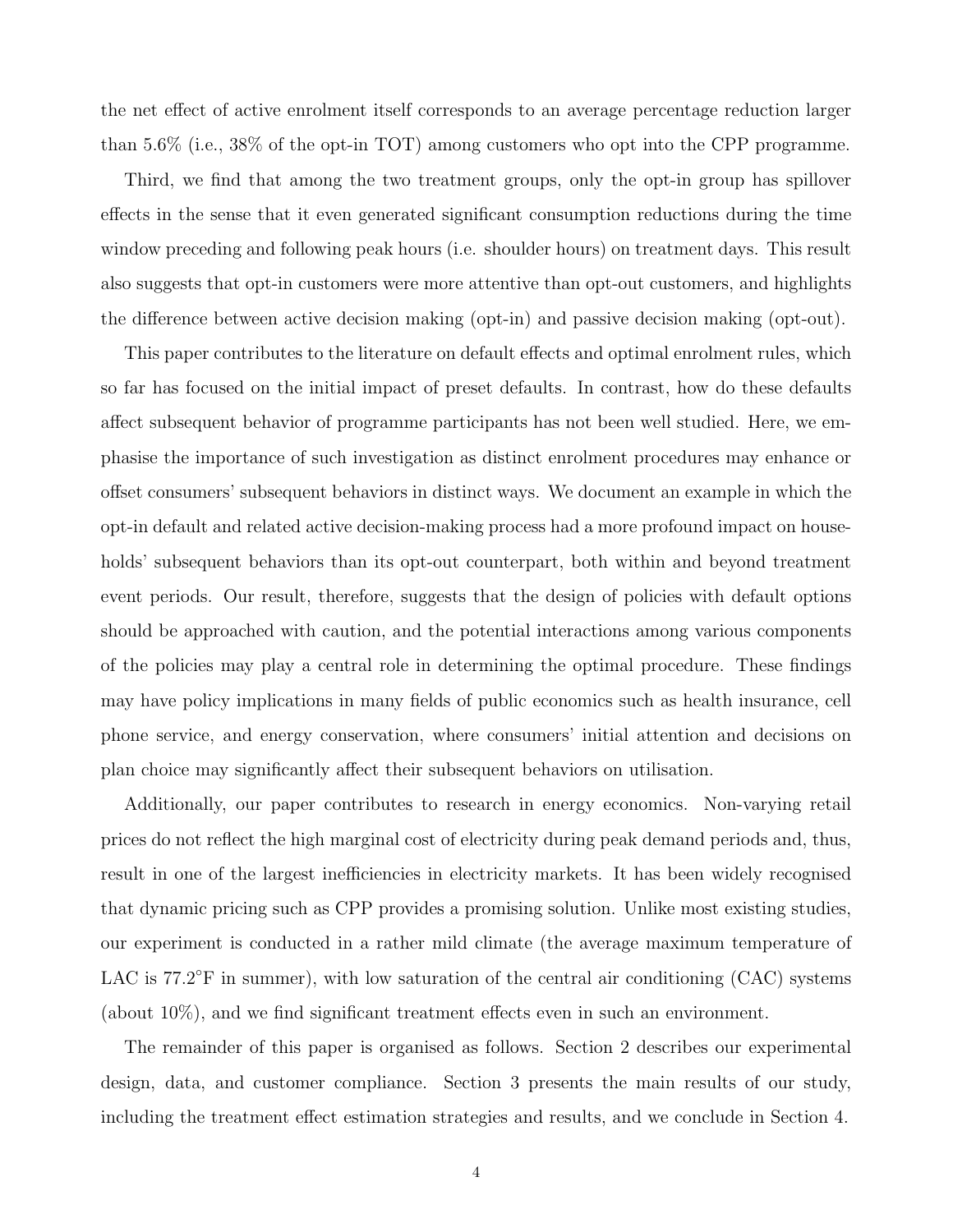# 2 Research Design and Data

## 2.1 Experiment Overview

The randomised field experiment was conducted for households in LAC in 2013. The experiment was implemented in collaboration with the Los Alamos Department of Public Utilities, the Los Alamos National Laboratory, New Energy and Industrial Technology Development Organization, Toshiba and Itochu. Smart meters, which record households' electricity consumption at 15-minute intervals, were installed in all the 1,648 households residing in the areas of North and Barranca Mesas in LAC; these households form the target of our recruitment activities.

The installation of the meter system was completed in September 2012, and participant recruitment began in February 2013 (Figure 1 shows the timeline of the experiment). To recruit households, the Los Alamos Department of Public Utilities held a neighbourhood meeting on the introduction of the randomised experiment and sent details of the experiment by mail to households. We offered households US\$50 as a participation incentive for the summer season and US\$50 for the winter season. Additionally, US\$80 was offered upon the completion of customer survey questions. The recruitment process ended in April 2013, and we recruited 914 households to participate in our experiment, which was more than half the total number of target households. Note that these participants were self-selected samples as were the samples in previous studies for electricity pricing experiments (Wolak, 2010, 2011; Faruqui and Sergici, 2011; Jessoe and Rapson, 2014; Ito, Ida, and Tanaka, 2017). A total of 798 (87.3%) of these participant households also responded to the customer survey questions.

We randomly assigned the participants into treatment and control groups, which we clarify in Section 2.2. In May 2013, participants were notified of their group assignment by mail and email, and were given the opportunity to choose between the dynamic pricing rate and standard LAC flat rate on an opt-in or opt-out basis. The development of the smart grid system (that is, the community energy management system) was completed at the end of June, and it was in charge of the collection of participants' consumption data, transmission of pricing signals, and calculation of participants' economic incentives.

The experiment ran during the summer from July to September and during the winter from December to February. Those who decided to use the dynamic pricing rates were subject to a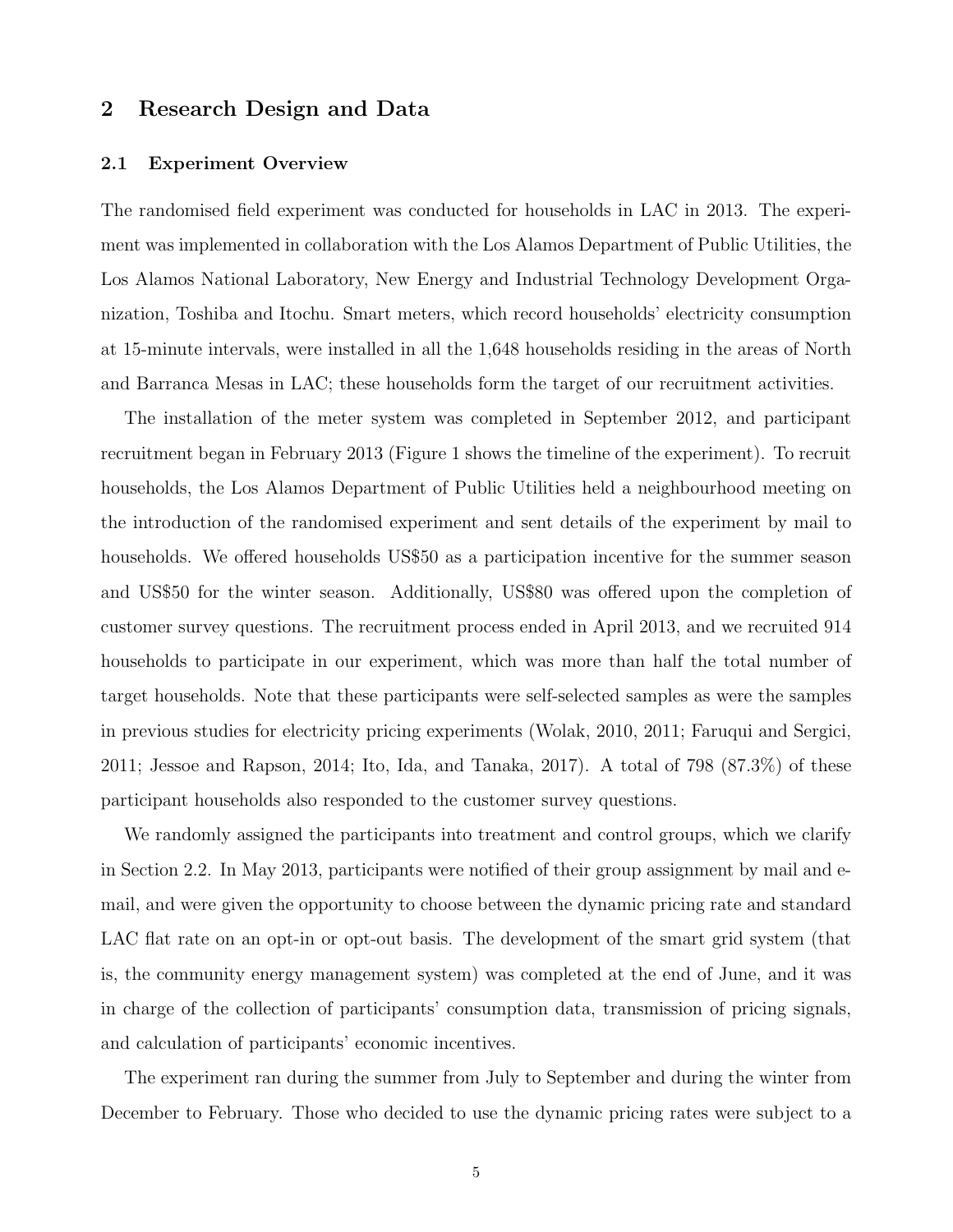maximum of 15 event days (i.e. treatment days) during summer and a maximum of 15 event days during winter. In addition, dynamic pricing event hours were designed to be from 4 pm to 7 pm on event days.<sup>1</sup> Event days were defined as the weekdays when on-peak aggregate electricity consumption strains the capacity of the grid. Specifically, for the summer experimental period, treatment days were announced if the day-ahead forecast of the peak load in the system exceeded 13,400 kW and the day-ahead forecast of the maximum temperature exceeded  $78.8^{\circ}$ F ( $26^{\circ}$ C). For the winter season, treatment days were announced if the day-ahead forecast of the peak load exceeded 13,000 kW and the day-ahead forecast of the minimum temperature was lower than 42.8°F (6°C). As a result, the treatment groups experienced 14 event days in summer and 15 event days in winter. The process of the determination of event days is demonstrated in Figure 2.

The primary data of our study consist of the 15-minute electricity consumption records, including both the data on the customers who participated in the experiment and the data on those who decided not to participate. We also collect household data from surveys and temperature data from the National Climatic Data Center (NOAA 2013-2014).

## 2.2 Treatments and Randomised Group Assignment

The treatments of this study are based on a popular dynamic pricing tariff, in which the price during the peak period on a small number of demand-response event days is set much higher than the standard rate.<sup>2</sup>

<sup>&</sup>lt;sup>1</sup>We chose 4 pm to 7 pm as the event hours because the experiment was implemented in a residential area where electricity usage peaks in the evening.

<sup>&</sup>lt;sup>2</sup>Our experimental design also includes a peak time rebate (PTR) tariff, in which a customer is given a rebate if the on-peak usage is lower than certain PTR baseline on event days. The PTR tariff is of interest, particularly to regulators and the electric power industry, because it does not charge high prices during the event period and, thus, is more desirable than the CPP tariff in terms of customer protection. However, it is not useful to our current goal of comparing policies with the same economic incentive and different preset default options. Therefore, we focus on the study of the two CPP-based treatments in this paper. Furthermore, although CPP is totally exogenous to customers, PTR is endogenous because the PTR baseline for each customer is determined as a function of the customer's own electricity consumption during the previous week. It is thus difficult to compare directly the average treatment effects of the CPP groups with those of the PTR group.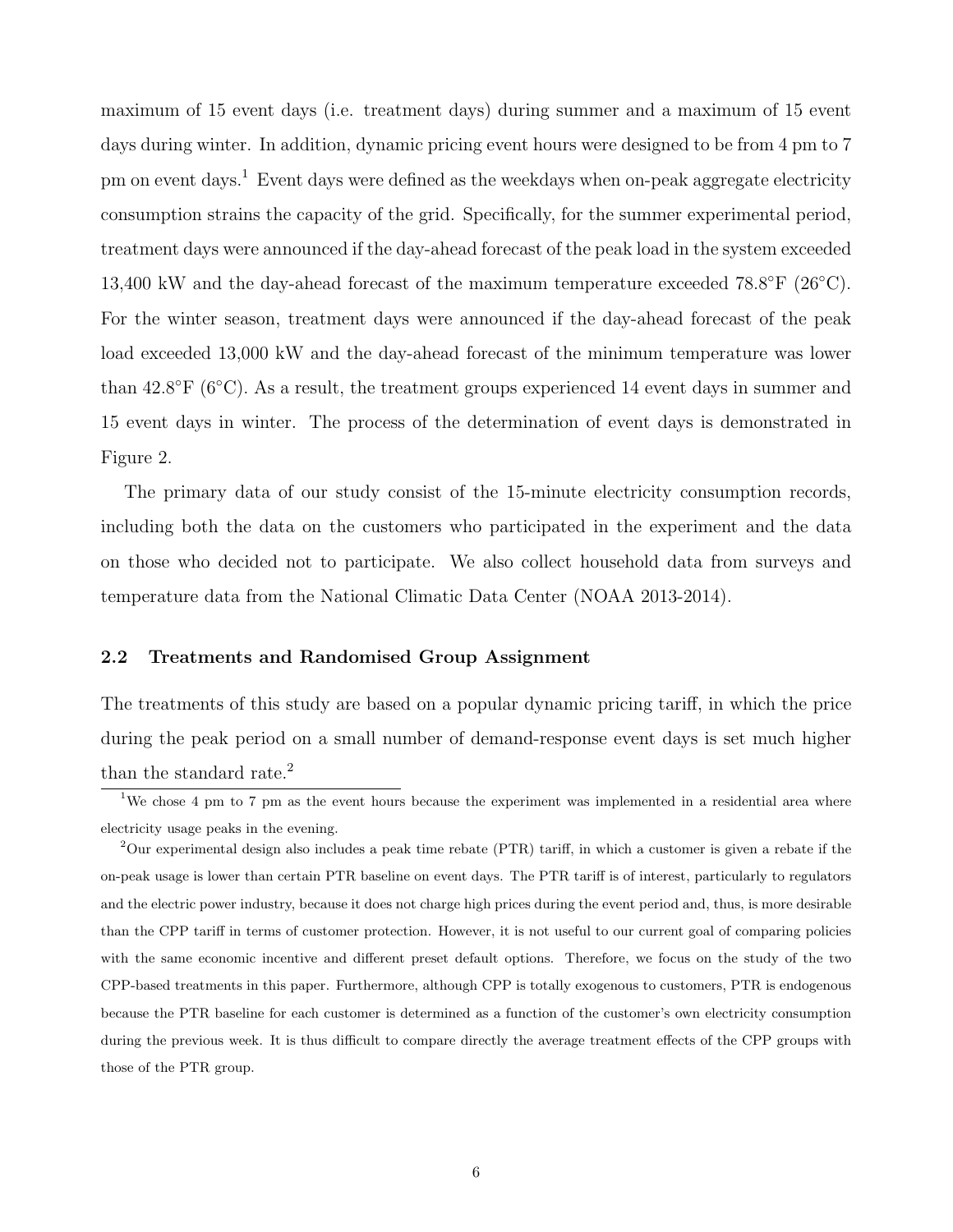|  |  |  | Table 1: Pricing Schemes |
|--|--|--|--------------------------|
|--|--|--|--------------------------|

| Tariffs | Event Day<br>On-Peak | Event Day<br>Off-Peak         | Non-Event Day       |
|---------|----------------------|-------------------------------|---------------------|
| Flat    | $9.52 \text{c/kWh}$  | $9.52 \text{\textdegree}/kWh$ | $9.52 \text{c/kWh}$ |
| CPP     | 75¢/kWh              | $7.77 \div kWh$               | $7.77 \div kWh$     |

Notes: This table reports the details of the two pricing schemes studied in the paper: the standard flat rate ('Flat' in the table) and the CPP rate ('CPP' in the table). The term 'On-Peak' refers to the time period from 4 pm to 7 pm and 'Off-Peak' refers to the remaining time period of the day.

Critical Peak Pricing: CPP is a dynamic pricing form that combines a fixed price structure (either the usual flat rate or a discounted rate) with occasional departures from the fixed tariff when power demand is high. In our experiment, the CPP tariff pre-commits households to a high marginal price of electricity between the hours of 4 pm and 7 pm on event days. At the same time, households pay a discounted tariff for consumption during other hours. Specifically, the standard retail tariff in LAC is 9.52 cents/kWh. During the dynamic pricing events, the electricity price for CPP customers was raised by a factor of approximately eight compared with the standard rate, namely 75 cents/kWh. However, these customers needed only pay a discounted price of 7.77 cents/kWh for consumption during all the other time periods of the experiment.<sup>3</sup> Table 1 demonstrates the structure of the LAC standard flat rate and CPP rate.

We randomly assigned 733 participant households to one of three groups: control, opt-in CPP, and opt-out CPP (see Figure 3 for the experimental design and group assignment); these households form the sample for our 'opt-in versus opt-out' study.<sup>4</sup> Some attrition occurred

<sup>&</sup>lt;sup>3</sup>This discounted price was designed under the revenue neutrality condition, which guarantees that bills under the standard flat rate and CPP rate would be the same, on average, if there were no price elasticity; that is, if the customer's consumption behaviour remains the same under the two alternative rates. County-level aggregate consumption data in the summer and winter seasons of 2012 were used for the calculation of revenue neutrality.

<sup>&</sup>lt;sup>4</sup>The remaining 181 participants were randomly assigned to the PTR treatment group (3 of them moved or requested to be removed from the study before the beginning of the summer experiment).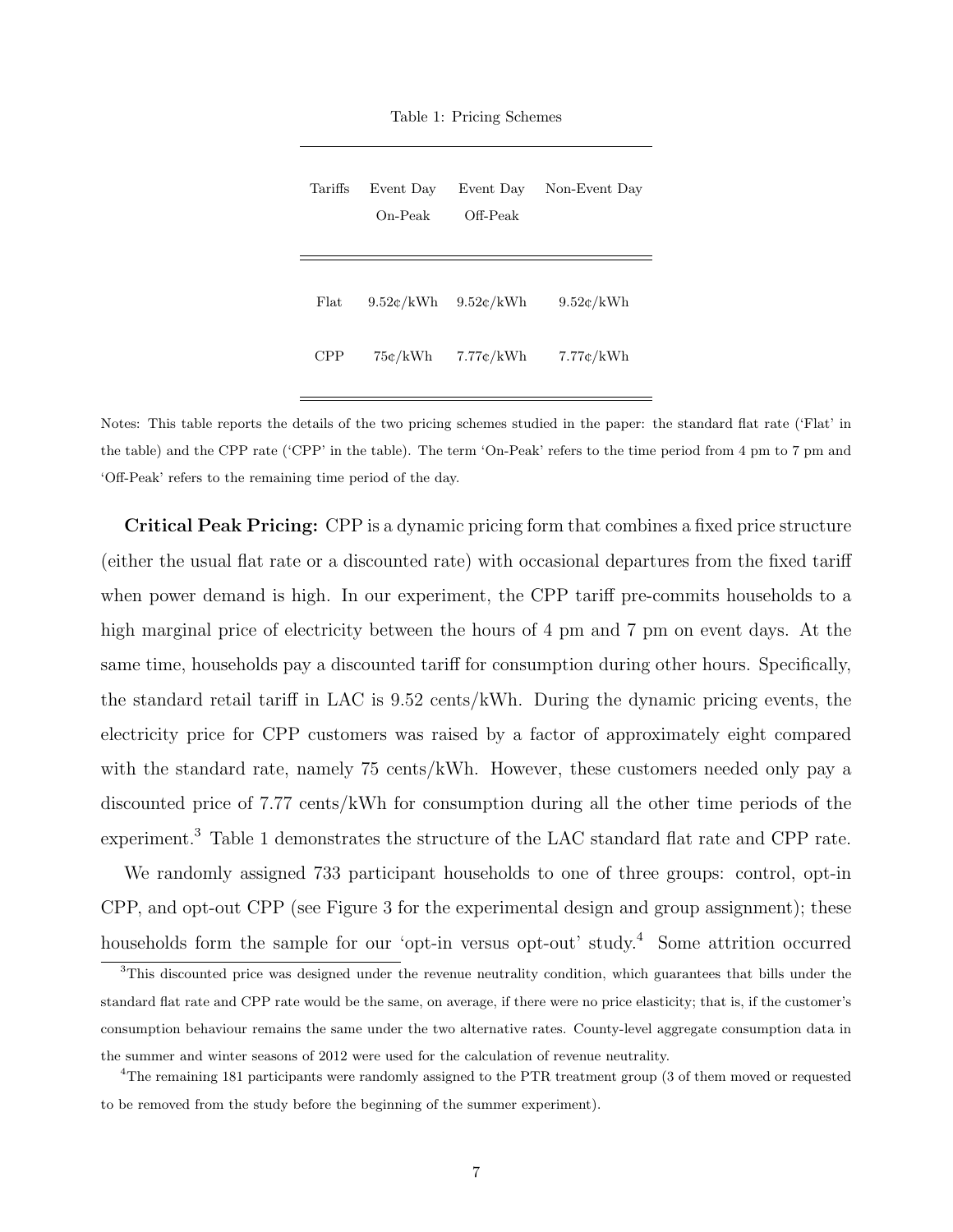before the beginning of the summer experiment; 11 households (1.5%) either moved or requested to be removed from the study. Additionally, some attrition occurred after the completion of the summer experiment; six households (0.8%) did not participate in the winter experiment. Because the attrition occurred at approximately the same rate in each group and is small compared with the total number of participants, it is unlikely to significantly bias our estimates. We describe the control and treatment groups in detail:<sup>5</sup>

1. Control Group: A total of 174 households were assigned to the control group. These households were informed of their group assignment, and they were subject to the standard LAC flat rate during the experimental period. The control group did not receive any dynamic pricing signals.

2. Opt-in CPP Group: A total of 365 households were assigned to this treatment group. These households were informed of their group assignment and were notified that their default rate was the standard flat rate and that they needed to "opt in" actively to receive the dynamic price signals and use the CPP rate during the event periods. To do so, they had to respond to an e-mail or an SMS message from the utility department. We assigned relatively more customers to this group because, based on the results in other experimental studies of dynamic pricing, we expected that the actual customer enrolment rate would be much lower than the enrolment rate for the other treatment group.

3. Opt-out CPP Group: A total of 183 households were assigned to the opt-out CPP group. These households were informed of their group assignment and notified that their default rate was the CPP rate. In addition, households were informed that to switch to the standard flat rate, they needed to 'opt out' from the CPP rate by responding to an e-mail or an SMS message from the utility department.

Table 2 presents the descriptive statistics of the on-peak and off-peak usage preceding the first CPP event (9 days of 15-minute consumption data<sup>6</sup>) and appliance ownership for each group.

 $5$ The number of households in each group is as of the beginning of the summer experiment, excluding the 11 dropouts.

 $6$ As illustrated in Figure 1, the development of the smart grid system was completed at the end of June 2013, and it began the collection of household-level 15-minute consumption data from July 2013. As a result, we have 9 days of 15-minute consumption data preceding the first CPP event; these data were used as baseline usage data in the difference-in-difference regression that will be described below.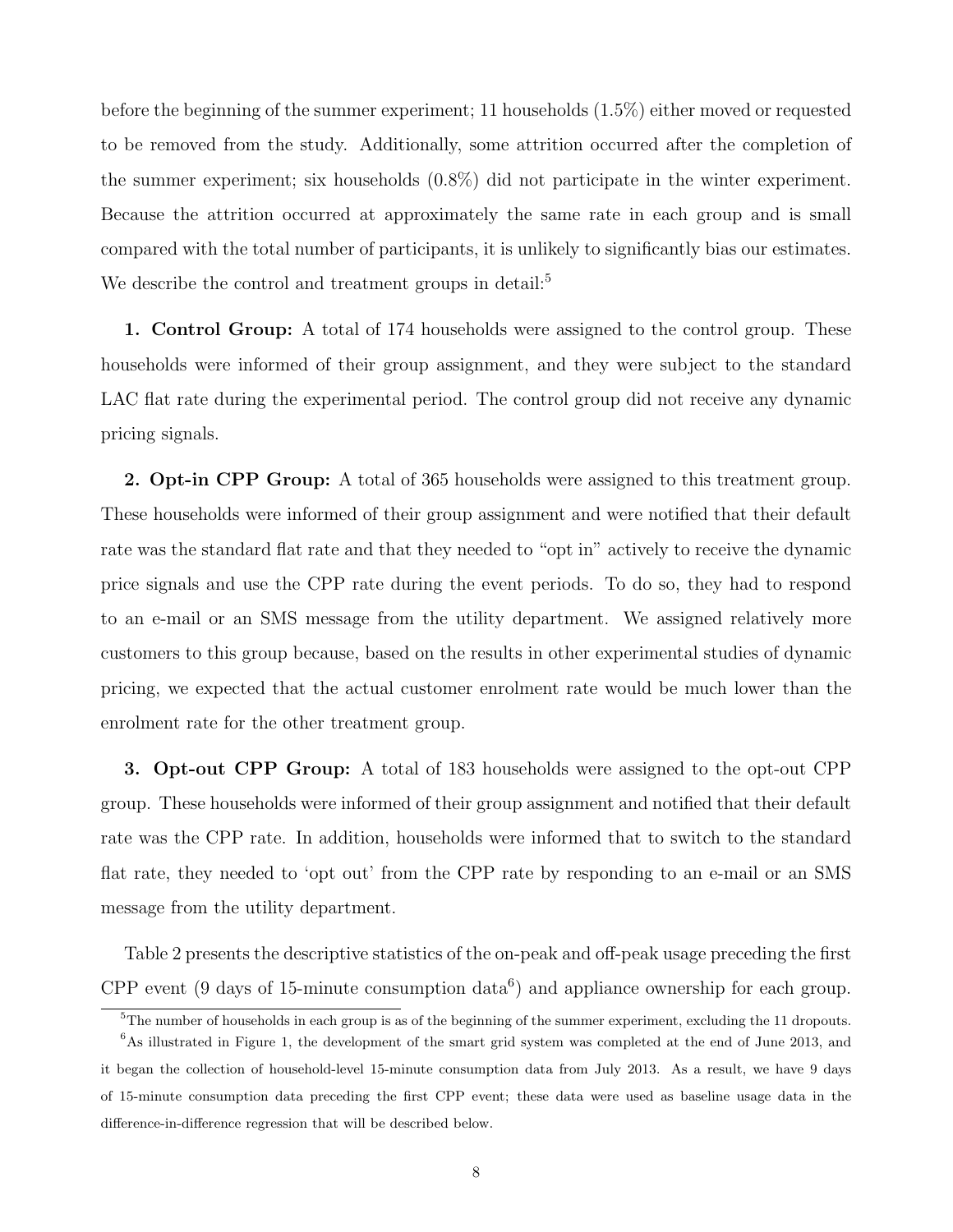Each column shows the mean and standard deviation of these observable characteristics of households by group. The columns 'P-value' report the p-values of t-statistics for the difference in means between each treatment group and control group. Because of the random assignment of the groups, none of the difference in means is statistically significant. This supports the integrity of the randomization.

CPP customers in both the opt-in and the opt-out treatment groups were informed of the event days by day-ahead and same-day notices via e-mail or SMS messages. By contrast, customers who chose to use the standard flat rate did not receive any notice during the experiment. The detail of the notice is as follows:

'Price event mm/dd, Peak 4p-7p. CPP rate \$0.75/kWh peak, \$0.0777/kWh non-peak.'

In addition, an incentive system similar to those in Jessoe and Rapson (2014, p.1421) and Wolak (2010, 2011) was applied in our experiment. Following these experiments, we transmitted the experimental price incentives via an off-bill account, and this account was credited with 50 points (i.e. the participation incentive) at the beginning of each season. During the experimental period, the amount of incentives lost or earned<sup>7</sup> by the household was subtracted from or added to the account balance. At the end of the experiment, any balance remaining in the account was the customers to keep (i.e. one point  $=$  US\$1). Throughout the experiment, CPP customers in both treatment groups were apprised of their points accrual in the same manner through a series of messages delivered by e-mail or SMS:

'Points on DR day  $(\text{mm}/\text{dd}) = X_1$ . Cumulative =  $X_2$  including non-DR days =  $X_3$ .'

Additionally, at the conclusion of each season, the system informed CPP customers of the total points earned for that season:

"Total points you've earned for this season are  $X_4$ ."

<sup>&</sup>lt;sup>7</sup>It equals the difference between the LAC standard flat tariff and CPP tariff multiplied by the quantity of the household's actual usage.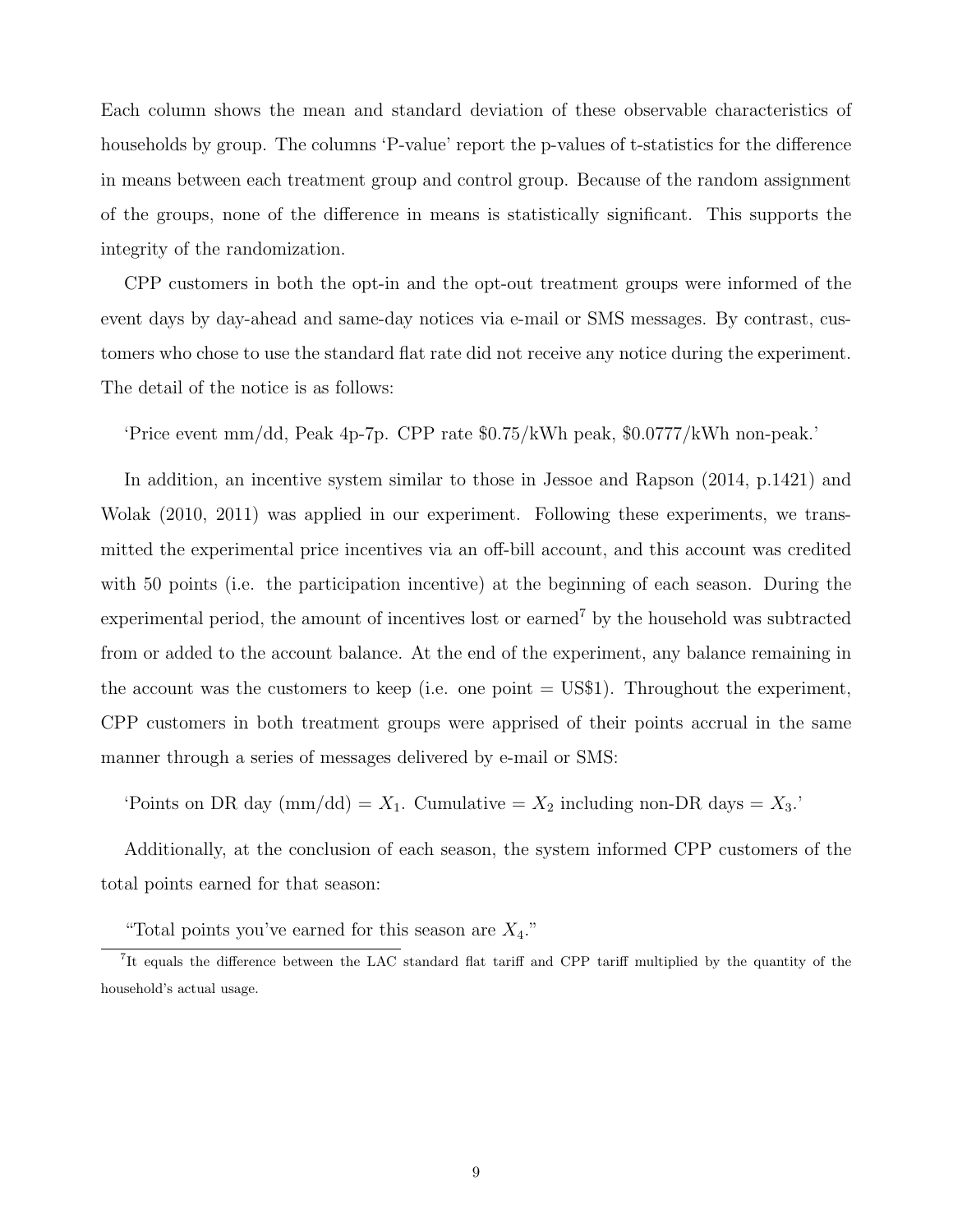Table 2: Summary Statistics

| Variables                        | Control<br>Mean<br>(S.D.) | Opt-in CPP<br>Mean<br>(S.D.) | P-value | Opt-out CPP<br>Mean<br>(S.D.) | P-value | Obs. |
|----------------------------------|---------------------------|------------------------------|---------|-------------------------------|---------|------|
| Pre-event on-peak usage (kWh/h)  | 1.09                      | 1.06                         | 0.74    | 1.03                          | 0.44    | 722  |
|                                  | (0.77)                    | (0.73)                       |         | (0.66)                        |         |      |
| Pre-event off-peak usage (kWh/h) | 0.82                      | 0.79                         | 0.41    | 0.81                          | 0.78    | 722  |
|                                  | (0.51)                    | (0.50)                       |         | (0.48)                        |         |      |
| Number of central ACs            | 0.12                      | 0.10                         | 0.55    | 0.08                          | 0.31    | 596  |
|                                  | (0.41)                    | (0.32)                       |         | (0.30)                        |         |      |
| Number of window-unit ACs        | 0.37                      | 0.30                         | 0.31    | 0.40                          | 0.73    | 596  |
|                                  | (0.72)                    | (0.67)                       |         | (0.77)                        |         |      |
| Number of space heaters          | 0.66                      | 0.60                         | 0.48    | 0.68                          | 0.90    | 596  |
|                                  | (0.89)                    | (0.84)                       |         | (0.91)                        |         |      |
| Number of electric water heaters | 0.33                      | 0.30                         | 0.48    | 0.28                          | 0.38    | 596  |
|                                  | (0.54)                    | (0.52)                       |         | (0.48)                        |         |      |
| Number of refrigerators          | 1.33                      | $1.32\,$                     | 0.88    | 1.37                          | 0.46    | 596  |
|                                  | (0.50)                    | (0.53)                       |         | (0.57)                        |         |      |
| Number of dryers                 | 0.81                      | 0.78                         | 0.38    | 0.80                          | 0.80    | 596  |
|                                  | (0.40)                    | (0.44)                       |         | (0.41)                        |         |      |
| Number of televisions            | 1.99                      | 1.93                         | 0.50    | 2.03                          | 0.69    | 596  |
|                                  | (0.87)                    | (0.85)                       |         | (0.82)                        |         |      |
| Number of desktop computers      | 1.04                      | 1.07                         | 0.72    | 1.07                          | 0.80    | 596  |
|                                  | (0.78)                    | (0.75)                       |         | (0.72)                        |         |      |
| Number of sprinkler systems      | 0.37                      | 0.39                         | 0.66    | 0.40                          | 0.65    | 596  |
|                                  | (0.49)                    | (0.55)                       |         | (0.62)                        |         |      |
|                                  |                           |                              |         |                               |         |      |

Notes: This table reports summary statistics for households in the opt-in/opt-out CPP and control groups. Means are reported by group, with standard deviations in parentheses below. The columns 'P-value' report the p-values of t-statistics for the difference in means between each treatment group and control group. The availability of appliance data is subject to survey compliance.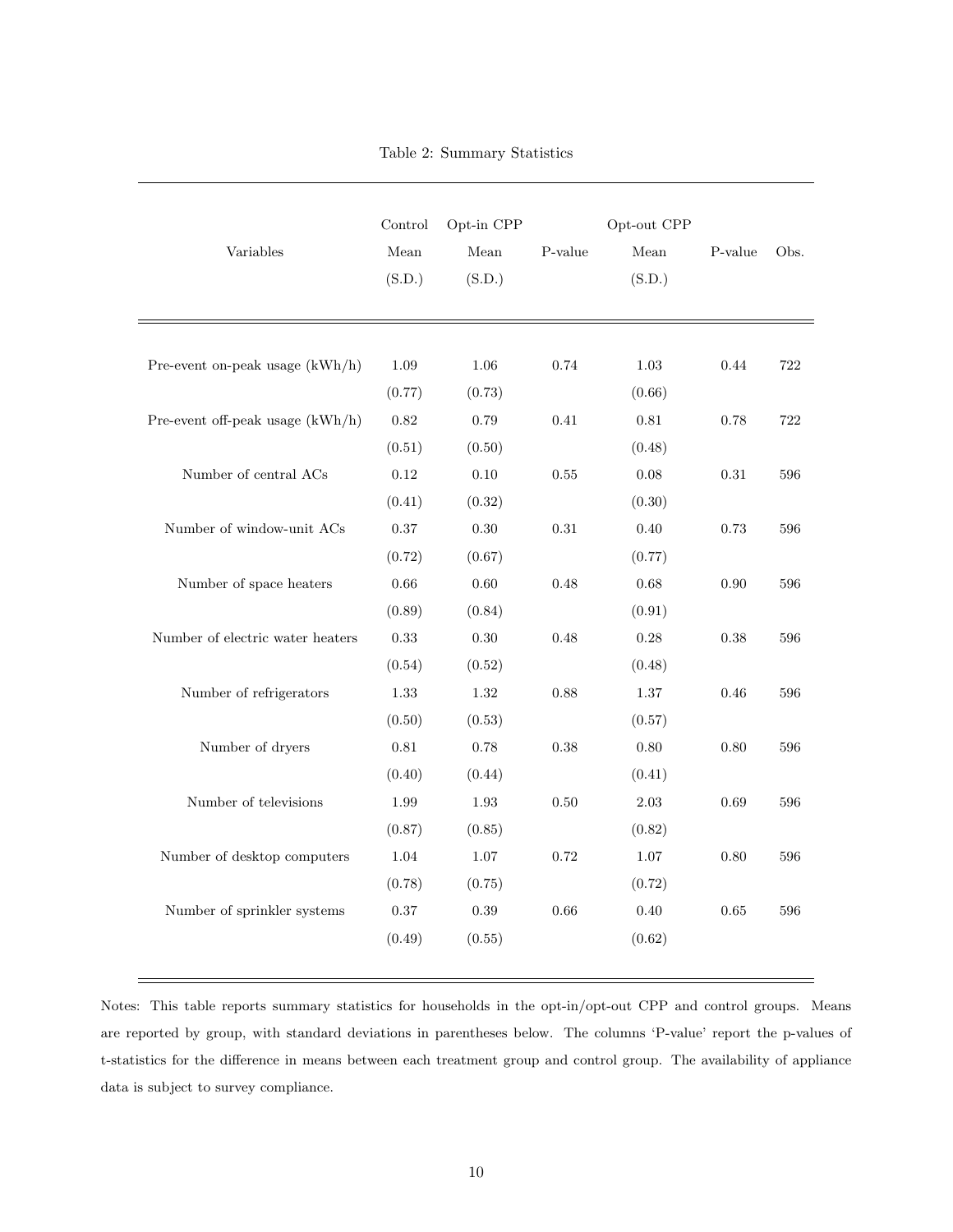# 2.3 Analysis of Customer Compliance

Understanding how customer compliance differs among various treatments is critical for policymakers when designing an effective programme. Table 3 reports the results of group assignment and customer enrolment rates for each treatment group. Consistent with existing studies, the opt-out CPP enrolment rate is extremely high (97.2%). However, it turns out that 63.8% of those assigned to the opt-in CPP group actively chose to switch from the standard rate to the CPP rate. This enrolment rate is relatively high compared with those reported in other dynamic pricing experiments. For example, the opt-in CPP enrolment rates of the experiment in the Sacramento Municipal Utility District (SMUD) are approximately 20% (Potter et al., 2014; Fowlie et al., 2017). However, we note that the random assignment implemented in the SMUD experiment is very different from that in our experiment. Specifically, their experiment was undertaken using the randomised encouragement design (RED), where customers were not inquired before the random assignment whether they would like to participate in the experiment. On the other hand, similar to that in Jessoe and Rapson (2014), our random assignment follows the RCT procedure and was implemented on the customers who already agreed to participate in the experiment.<sup>8</sup>

The high opt-in enrolment rate is especially valuable to an experiment with first-stage default options and second-stage policy interventions because as we see in Section 3, it largely contributes to the overall impact of the opt-in CPP programme. This then makes it possible to identify the distinct effects of the opt-in and opt-out defaults (i.e., active decision-making versus passive decision-making) on the second-stage outcomes, and makes it possible to answer the central question of this study: does the active enrolment itself make customers more attentive and responsive to subsequent economic incentives? Indeed, such a difference could be very hard to capture if the opt-in enrolment rate is too low<sup>9</sup>.

To understand further the consumption characteristics (usage and load profile) of customers who actively chose to opt in, we estimate a probit model by assuming that individual decisions

 ${}^{8}$ If we also take the 734 non-participants into account, our opt-in enrolment rate corresponds to the rate around 35% in an RED-type experiment as non-participants are unlikely to actively opt in.

<sup>&</sup>lt;sup>9</sup>When the opt-in enrolment rate is too low, the opt-out-type programme typically has much larger overall impact (in terms of the ITT) because of its extremely high enrolment rate.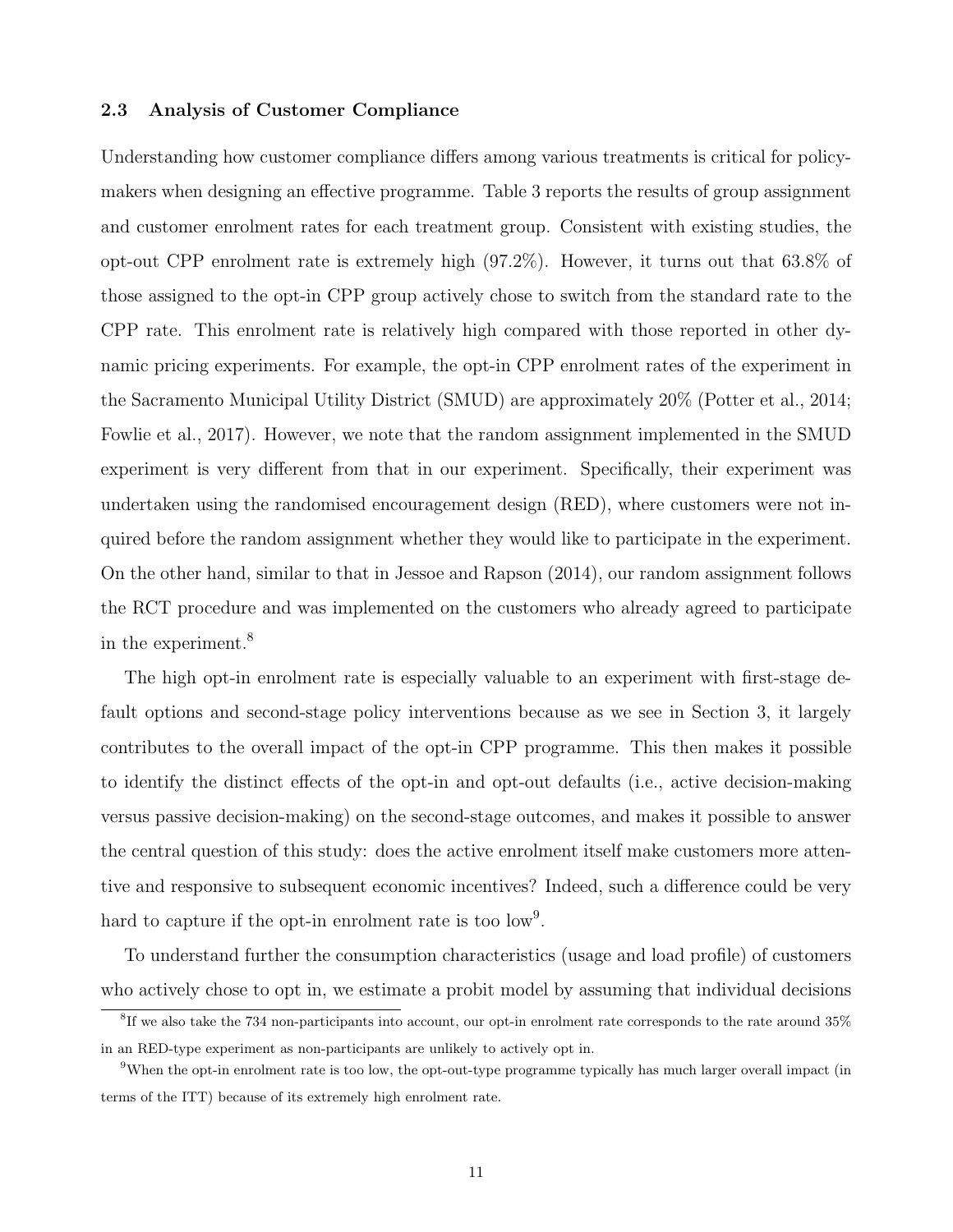on whether to opt in depend on a linear function of certain characteristic variables  $X_i$ :

$$
Y_i = 1\left(X_i'\delta + v_i \ge 0\right) \tag{1}
$$

where  $Y_i$  equals one if household i decides to opt into the CPP rate and zero otherwise, and  $v_i$  is assumed to be normally distributed. Here, we construct household-level average usage and the average on-peak/off-peak ratio of usage as the customer characteristic variables, using pre-event consumption data.

In particular, we want to know whether customers with relatively low on-peak/off-peak ratios, so-called 'structural winners',<sup>10</sup> were more likely to opt in. Note that the new tariff offers a discounted rate for time periods outside CPP events; these customers may therefore have large gains from switching even without significantly changing their consumption behaviors on treatment days. If a large number of enrolled households turn out to be structural winners, the overall impact of the opt-in treatment could be compromised. The estimation result is reported in Table 4, and the coefficient on the average usage is statistically insignificant. In addition, the coefficient on the on-peak/off-peak ratio is positive and statistically significant at the 10% level. This finding suggests that, in our experiment, customers' probability of switching to CPP slightly increases with their on-peak/off-peak ratio; i.e., 'structural winners' are not more likely to opt in.

# 3 Main Results

# 3.1 Estimation Strategy for the Average Treatment Effects

Our primary research interest is studying how customers change their peak hour electricity consumption under distinct default options. In this section, we present the econometric framework used to estimate the ITT and TOT of each treatment group. The ITT corresponds to the average causal effect of assignment to treatment, irrespective of customers' actual compliance status. Thus, it measures the overall impact of the opt-in or opt-out CPP treatment.

Following the methodology of Wolak (2006, p.15) and Jessoe and Rapson (2014, pp.1428-

 $10$ <sub>e.g.</sub>, see Borenstein (2013) for the definition and related discussion on this issue.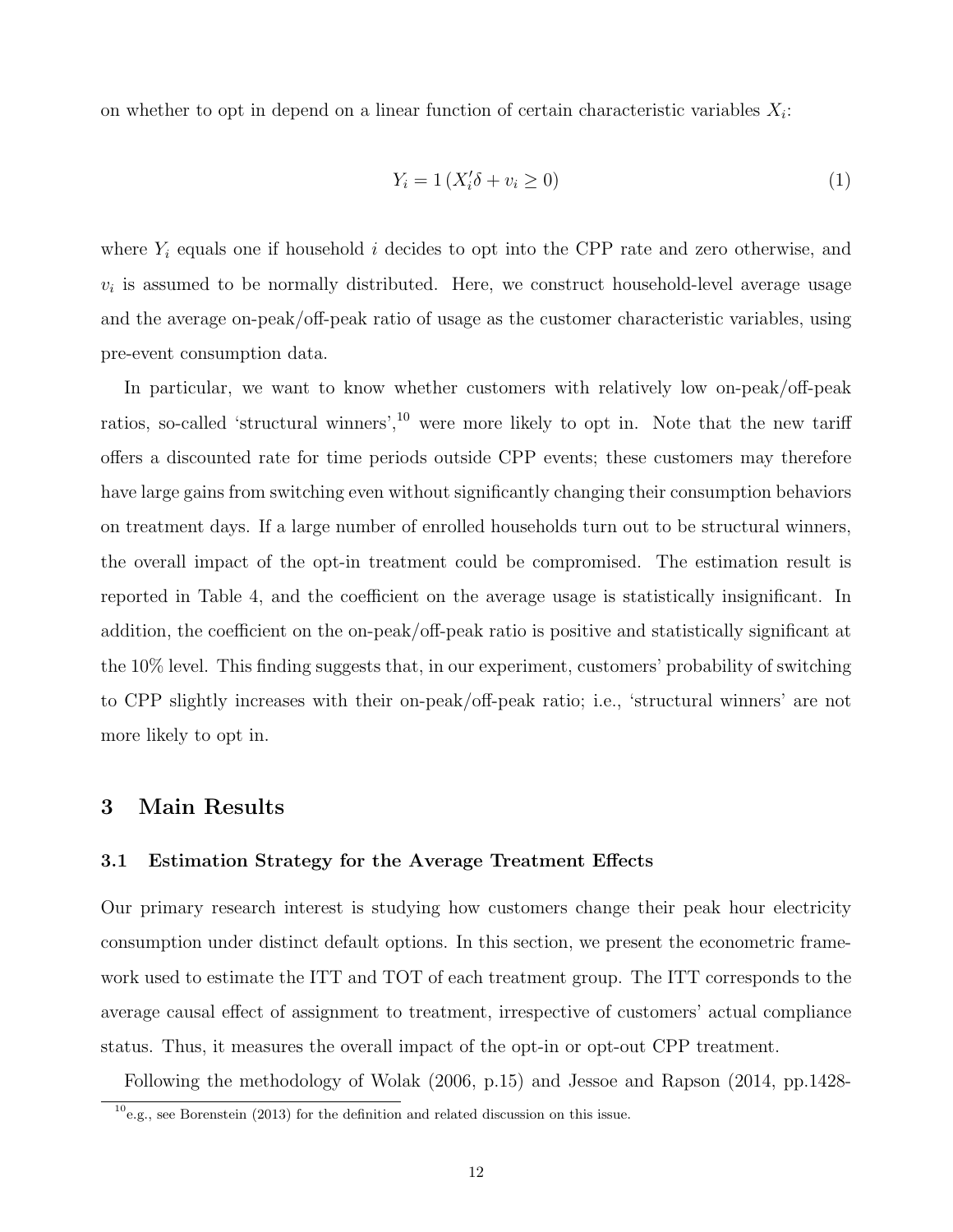#### Figure 1: Experiment Timeline

| 2013 | <b>Neighborhood Meeting Group Assignment</b> |     |     |                         |            |                                  |            |     |     |            | 2014       | <b>Household Survey</b>  |
|------|----------------------------------------------|-----|-----|-------------------------|------------|----------------------------------|------------|-----|-----|------------|------------|--------------------------|
| Feb  | Mar                                          | Apr | May | Jun                     | <b>Jul</b> | Aug                              | <b>Sep</b> | oct | Nov | <b>Dec</b> | <b>Jan</b> | <b>Feb</b>               |
|      | <b>Recruitment Period</b>                    |     |     |                         |            | Summer Experiment Period         |            |     |     |            |            | Winter Experiment Period |
|      |                                              |     |     | <b>Household Survey</b> |            | <b>End of System Development</b> |            |     |     |            |            |                          |

| Groups      | Total | Flat | CPP | Enrolment Rate |
|-------------|-------|------|-----|----------------|
| Opt-in CPP  | 365   | 132  | 233 | 63.8%          |
| Opt-out CPP | 183   | 5    | 178 | 97.2%          |
| Control     | 174   | 174  | N/A | N/A            |

Table 3: Group Assignment and Customer Enrolment Rates

Notes: This table reports the number of households assigned to each group and number of households who accepted the offer of treatment. 'Total' denotes the total number of households assigned to a certain group; 'Flat' denotes the number of households who decided to use the LAC flat rate; 'CPP' denotes the number of households who decided to use the dynamic pricing tariffs (i.e. who accepted the offer of the CPP programme); 'Enrolment Rate' equals the number of 'CPP' divided by the number of 'Total' in each group.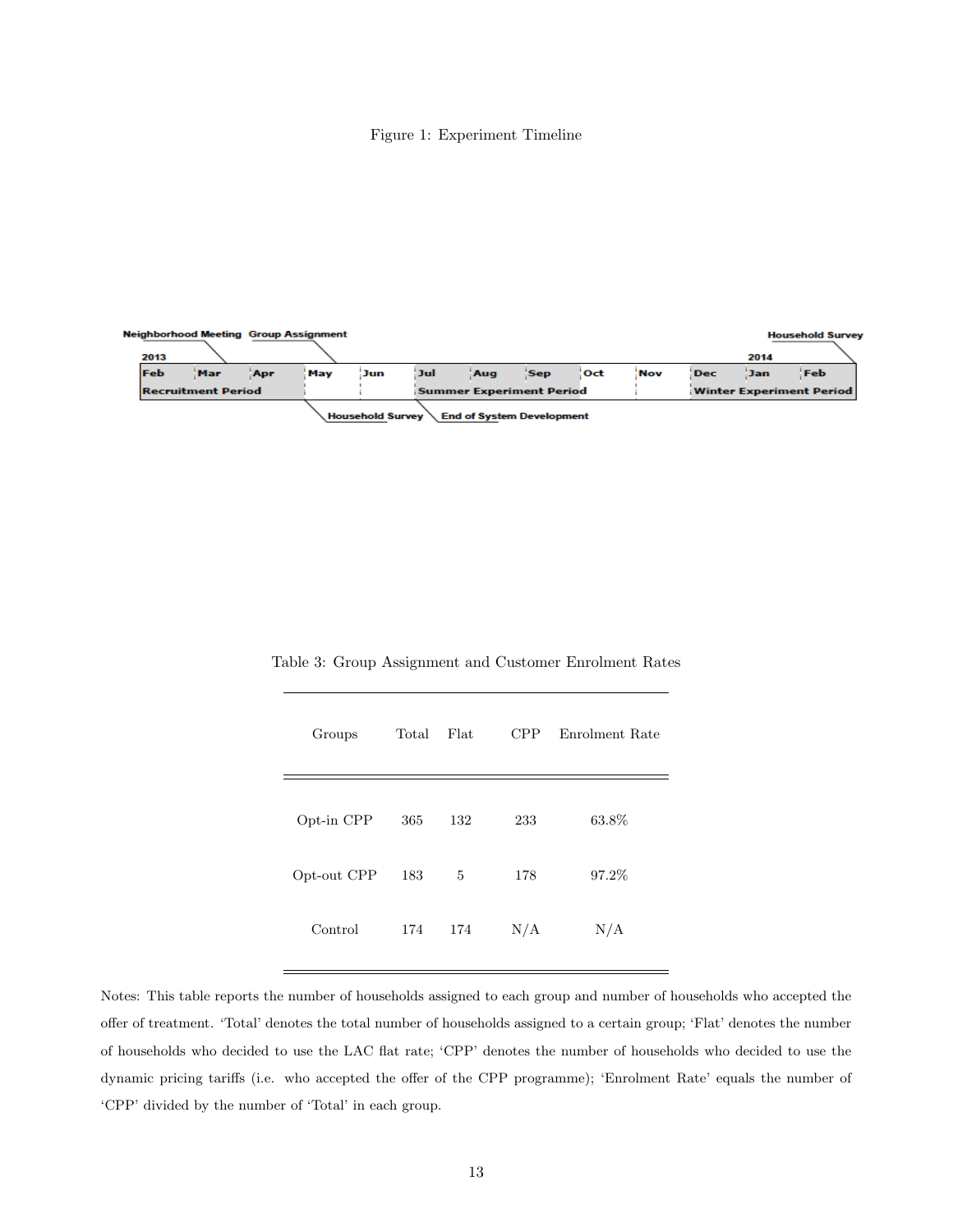



-Toshiba Smart Community Center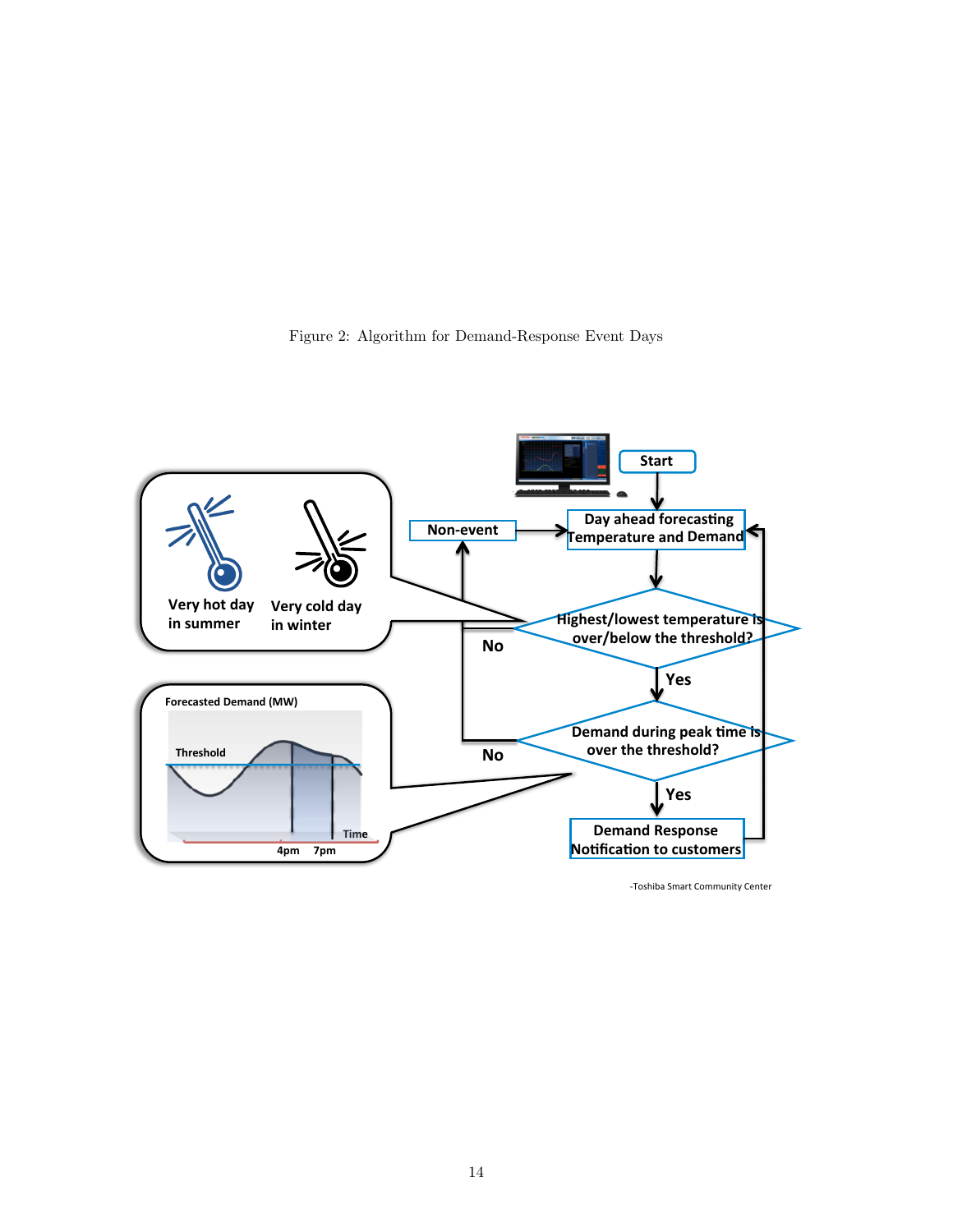

Figure 3: Experimental Design and Group Assignment

Notes: The 914 participants were randomly assigned to four groups: control, opt-in CPP, opt-out CPP and opt-out PTR groups. We note that 181 participants were randomly assigned to the opt-out PTR group (3 of them moved or requested to be removed from the study before the beginning of the summer experiment). The control, opt-in CPP and opt-out CPP groups form the sample for the "opt-in versus opt-out" study of this paper. Numbers of attrition are reported in parentheses.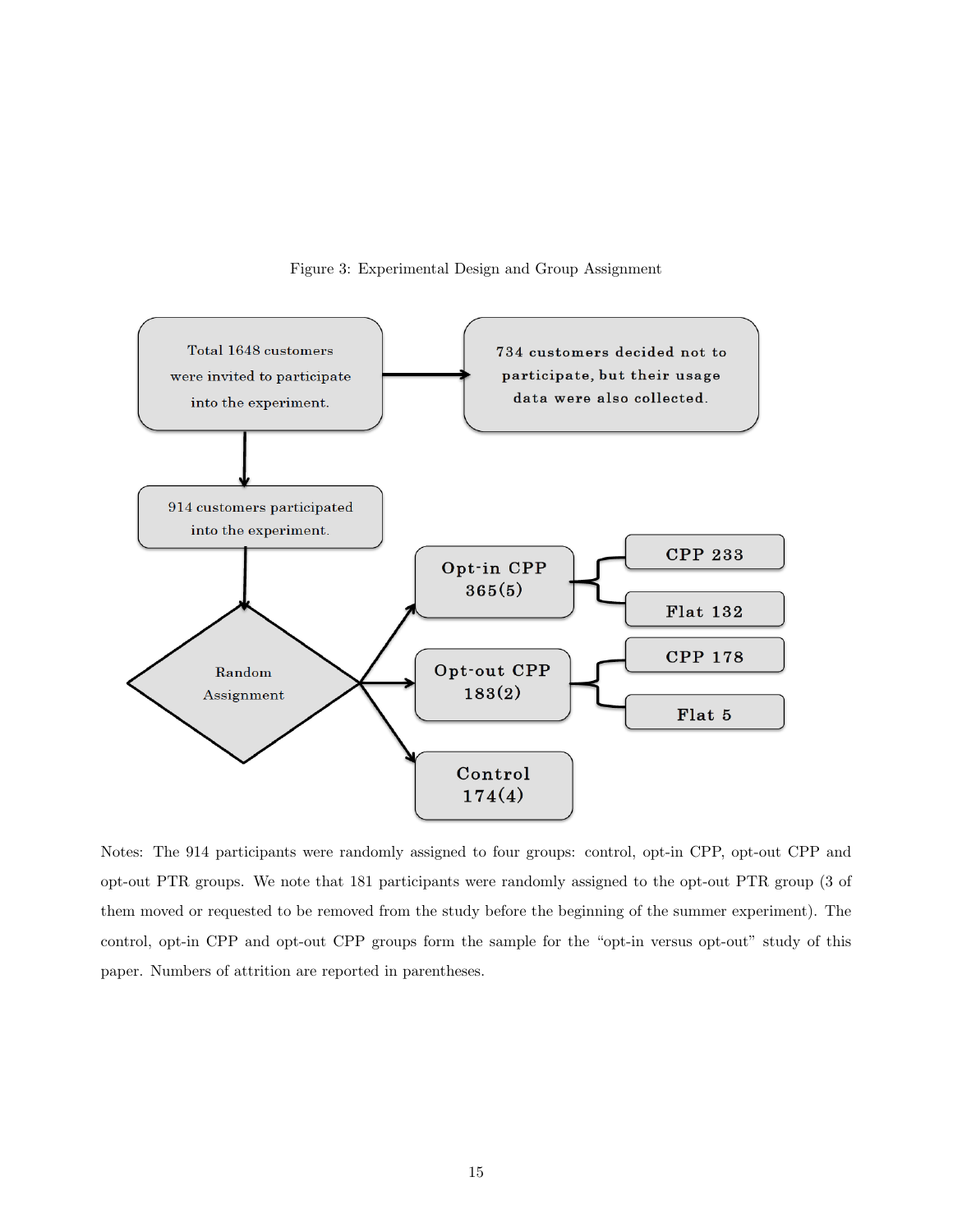| Explanatory Variable   | (1)              | (2)                 |
|------------------------|------------------|---------------------|
| Average Consumption    | 0.149<br>(0.182) |                     |
| On-peak/Off-peak Ratio |                  | $0.132*$<br>(0.076) |
| Observations           | 365              | 365                 |

Table 4: CPP Selection Probit Model of the Opt-in CPP Group

Notes: This table reports the result of the marginal effects for the probit model, in which the dependent variable equals one if the household assigned to the opt-in CPP treatment group decided to opt into the CPP tariff and zero otherwise. \*, \*\*, and \*\*\* show 10%, 5%, and 1% statistical significance, respectively.

1429), we use the consumption data during peak-time period (4 pm to 7 pm) to estimate the ITTs of the two treatment groups during CPP event hours. Let  $y_{it}$  denote household  $i$ 's electricity consumption during a 15-minute interval period  $t$ , then our panel data model controlling for household fixed effects and time fixed effects can be written as:

$$
ln y_{it} = \sum_{g \in \{CPP_{in}, CPP_{out}\}} \beta_{ITT}^{g} \cdot I_{it}^{g} + \theta_i + \lambda_t + \epsilon_{it}
$$
\n
$$
\tag{2}
$$

where the indicator variable  $I_{it}^g$  equals one if household i is in treatment group g with  $g \in$  $\{CPP_{in}, CPP_{out}\}\$ and if a dynamic pricing event occurs for i in interval  $t^{11}$  'CPP<sub>in</sub>' and 'CPP<sub>out</sub>' denote the opt-in CPP group and the opt-out CPP group, respectively.  $\theta_i$  denotes a household fixed effect that controls for persistent differences in consumption across households and  $\lambda_t$  denotes a time fixed effect for each 15-minute interval t that accounts for weather and other shocks specific to t.  $\epsilon_{it}$  is an unobserved mean zero error term. Here, the explanatory

 $11$ We use the natural log of usage for the dependent variable to enable us to interpret the treatment effects approximately in percentage terms. The treatment effects in the exact percentage terms can be obtained by  $exp(\beta_{TTT}^g) - 1$ .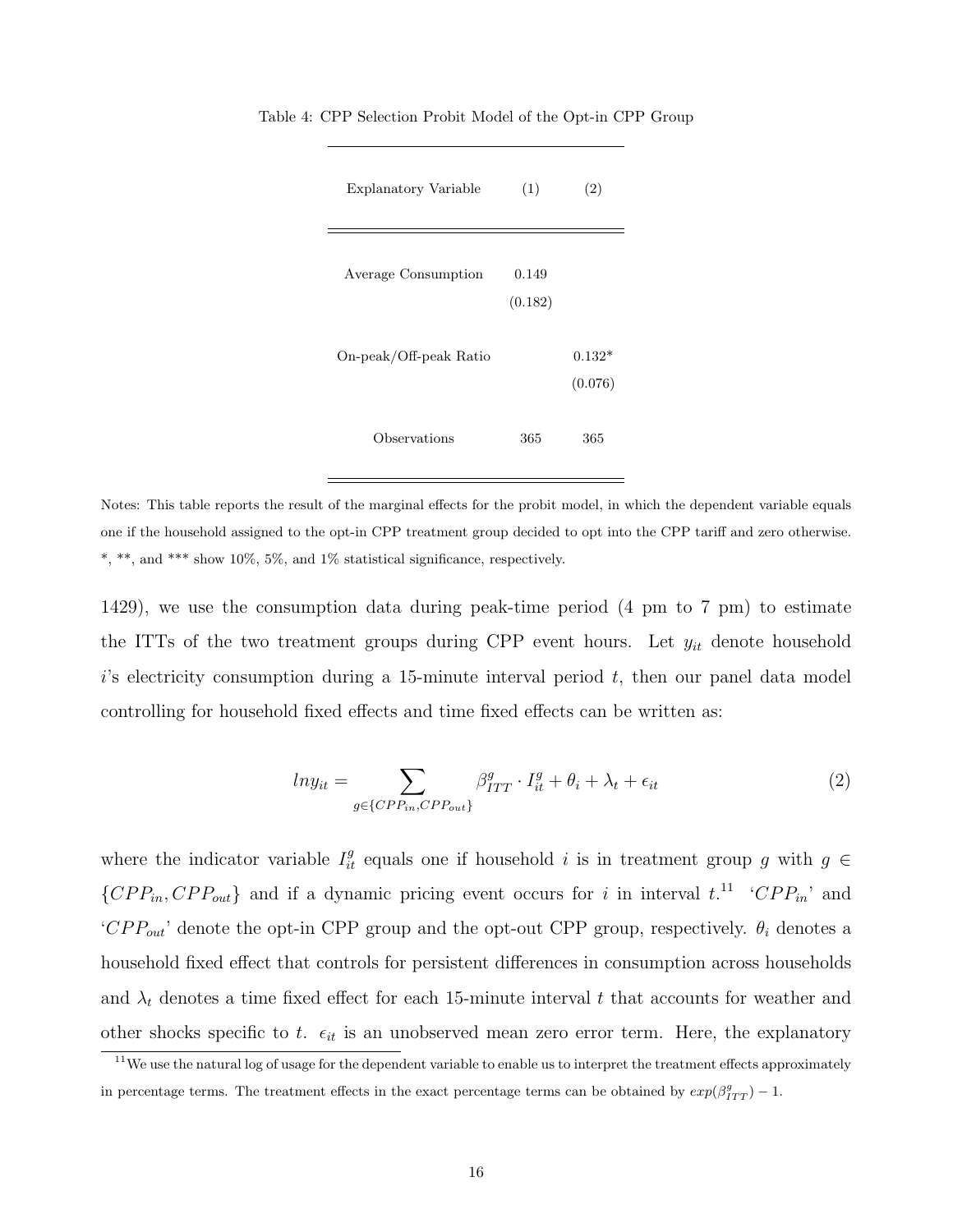variables of interest are the indicators  $I_{it}^g$ , and the coefficients  $\beta_{TTT}^g$  correspond to the average percentage change in electricity usage from assignment to each treatment during pricing events. Note that high-frequency data on customer-level electricity consumption are likely to be serially correlated; we, therefore, cluster standard errors at the customer level. Bertrand et al. (2004) contains a detailed discussion on the consistency of such standard errors in the presence of any time-dependent correlation pattern in  $\epsilon_{it}$  within i.

Moreover, as our experiment involves distinct preset default options, which result in very different customer enrolment rates, we also estimate the TOTs for each treatment group. The TOT captures the average causal effect of each treatment on the subpopulation of compliers, that is, households who actually enrolled in the CPP tariff. Although the initial treatment assignments were implemented randomly in our experiment, some households assigned to the treatment groups did not enrol in CPP. Thus, the actual receipt of treatment depends on households' self-selection and can be regarded as endogenous; in such cases, an ordinary least squares regression cannot consistently estimate the TOTs. The standard econometric solution to this problem is to use the instrumental variable (IV) regression. Our TOT specification uses the initial treatment assignment as an IV for the actual receipt of treatment and is estimated by using the two-stage least squares regression.<sup>12</sup> The randomisation of initial treatment assignment and high rates of customer compliance (63.8% for opt-in CPP and 97.2% for opt-out CPP) ensure both the validity and the strength of the IV in our regressions. The following specification is used to estimate the TOTs of each treatment group:

$$
ln y_{it} = \sum_{g \in \{CPP_{in}, CPP_{out}\}} \beta_{TOT}^g \cdot T_{it}^g + \theta_i + \lambda_t + \epsilon_{it}
$$
\n
$$
\tag{3}
$$

where the indicator variable  $T_{it}^g$  equals one if  $I_{it}^g$  equals one and if household i is actually enrolled. As with the ITT regressions, we use the on-peak consumption data in the estimation, and cluster standard errors at the customer level to account for serial correlations in  $\epsilon_{it}$ .

 $12$ Our experiment is an RCT with one-sided non-compliance: customers assigned to the treatment groups can decline the treatment but customers assigned to the control group are not allowed to take the treatment. Therefore, the TOT in our experiment is equal to the local average treatment effect.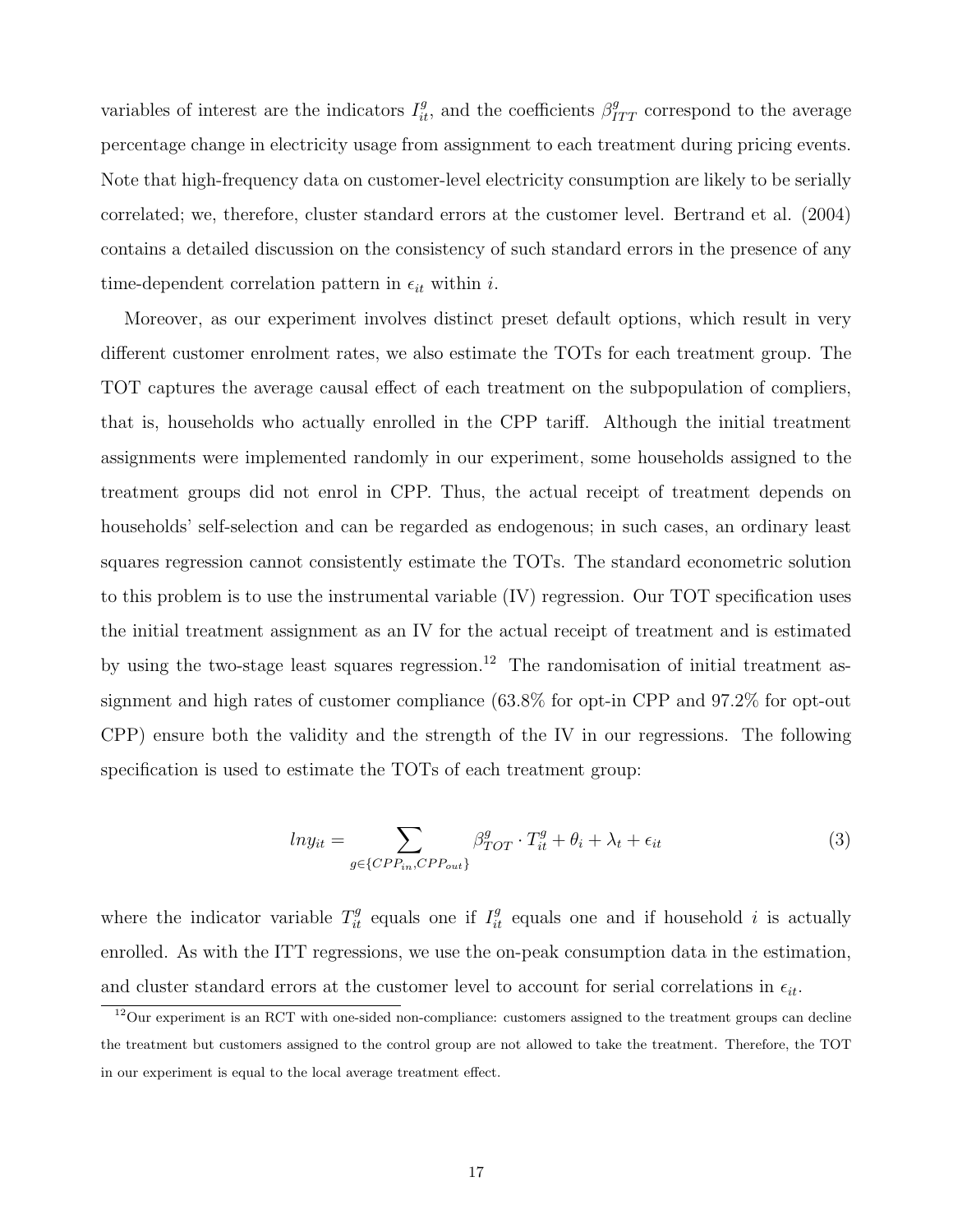# 3.2 Estimation Results for the Average Treatment Effects

The columns in Table 5 labelled 'ITT' report the results from the ITT estimators of each treatment group. Investigating these results, we find that households in both treatment groups consumed significantly less electricity during event periods (4 pm to 7 pm on treatment days) than households in the control group. In particular, both ITTs are statistically different from zero at the 1% significance level. Despite the fact that many dynamic pricing experiments have been implemented in hot climates, very few studies have been carried out in moderate climates.<sup>13</sup> It is thus remarkable that significant peak time reduction is achieved in a region with a rather mild climate (the average maximum temperature of LAC is  $77.2^{\circ}$ F during the summer months) with a low saturation of central air conditioning systems (about 10% in LAC).

More importantly, it turns out that the opt-in CPP group has relatively large estimates of ITT (9.8% in absolute value). It is remarkable that even with a relatively low enrolment rate, the opt-in group succeeded in generating a larger aggregate impact than its opt-out counterpart (5.8%). In addition, the corresponding P-value for the test of difference between the treatment effects is 0.029. We note the standard economic theory would predict that the opt-out CPP group generates higher ITTs because it faces a higher (overall) marginal price of electricity than the opt-in CPP group during on-peak periods and a lower (overall) marginal price during offpeak periods.<sup>14</sup> Moreover, the RCT design ensures that the only systematic difference between the two treatment groups is the default option, and customers in the two treatment groups have similar overall potential for on-peak reduction. The ITT result, therefore, suggests that the opt-in type active enrolment itself had an impact on customers' subsequent behavior and made them more responsive during the CPP event periods.

The columns in Table 5 labelled 'TOT' report the results for the TOT estimators, that is, the estimators of the average causal effect on the compliers in each treatment group. Not surprisingly, the estimated TOT of the opt-in group (14.7%) is much larger than those of the opt-out group (6.0%). The TOT estimates of the opt-out group are very similar to its ITT

<sup>&</sup>lt;sup>13</sup>To the best of our knowledge, Faruqui et al. (2014) is the only existing study in a moderate climate.

 $14$ During on-peak periods of event days, 97.2% of opt-out CPP customers were on 75 cents/kWh and 2.8% were on 9.52 cents/kWh, while 63.8% of opt-in CPP customers were on 75 cents/kWh and 36.2% were on 9.52 cents/kWh. On the contrary, during off-peak periods, 97.2% of opt-out CPP customers were on 7.77 cents/kWh and 2.8% were on 9.52 cents/kWh, while 63.8% of opt-in CPP customers were on 7.77 cents/kWh and 36.2% were on 9.52 cents/kWh.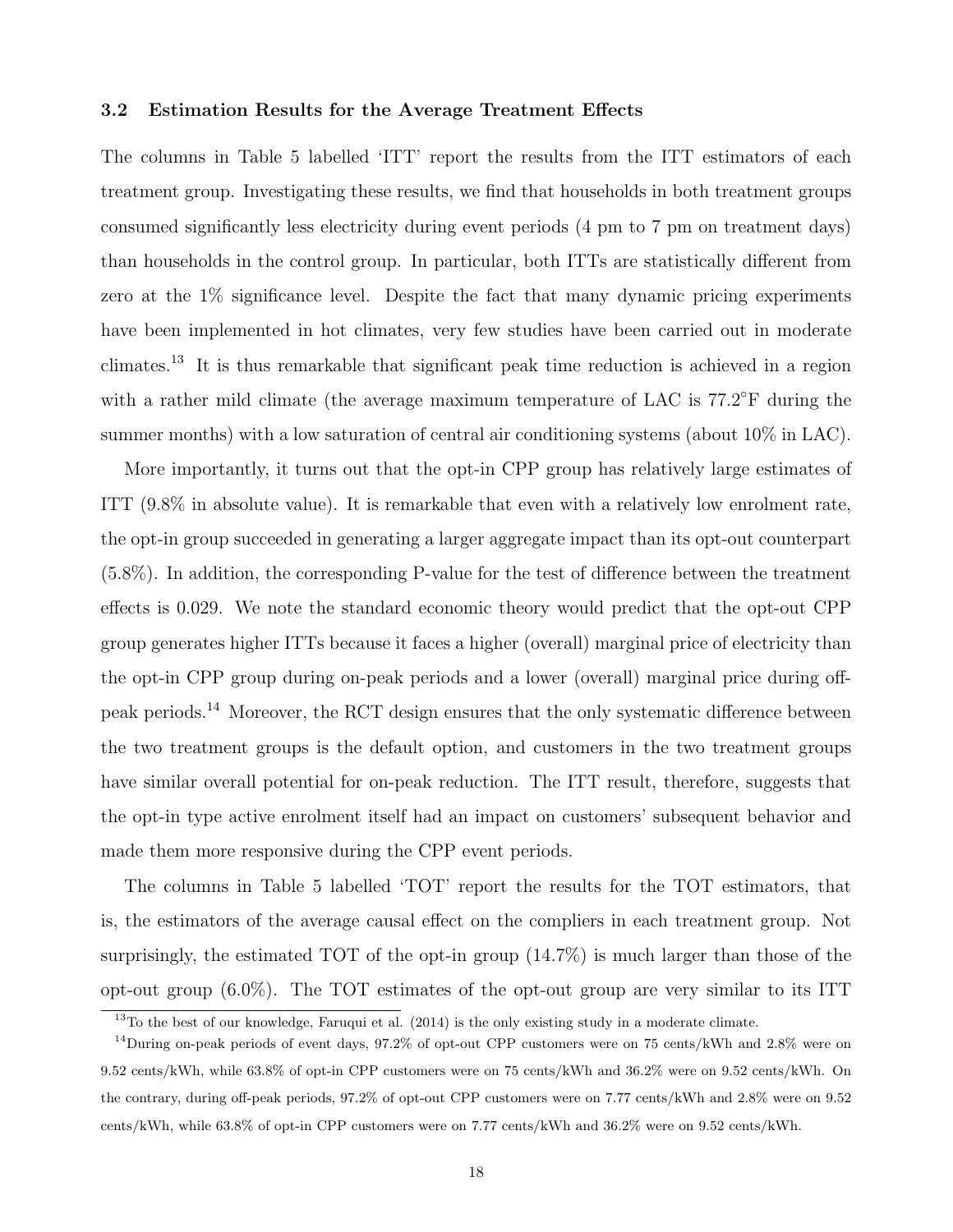| Treatment Groups          | <b>ITT</b><br>(1) | TOT<br>(2)  |
|---------------------------|-------------------|-------------|
| CPPin                     | $-0.098***$       | $-0.147***$ |
|                           | (0.016)           | (0.025)     |
| $CP$ Pout                 | $-0.058***$       | $-0.060***$ |
|                           | (0.020)           | (0.021)     |
| $P-value[CPPin] = CPPout$ | $0.029**$         | $0.000***$  |
|                           |                   |             |
| Household Fixed Effect    | Yes               | Yes         |
| Time Fixed Effect         | Yes               | Yes         |
| Observations              | 584,616           | 584,616     |
|                           |                   |             |

Table 5: Average Treatment Effects

Notes: This table reports the estimation results of the average treatment effects of each treatment group during the dynamic pricing events (4 pm to 7 pm on treatment days). The columns 'ITT' and 'TOT' show the estimation results for the intention-to-treat and the treatment-on-the-treated of each treatment group, respectively. Standard errors in parentheses are clustered at the household level to adjust for serial correlation. \*, \*\*, and \*\*\* show 10%, 5%, and 1% statistical significance, respectively.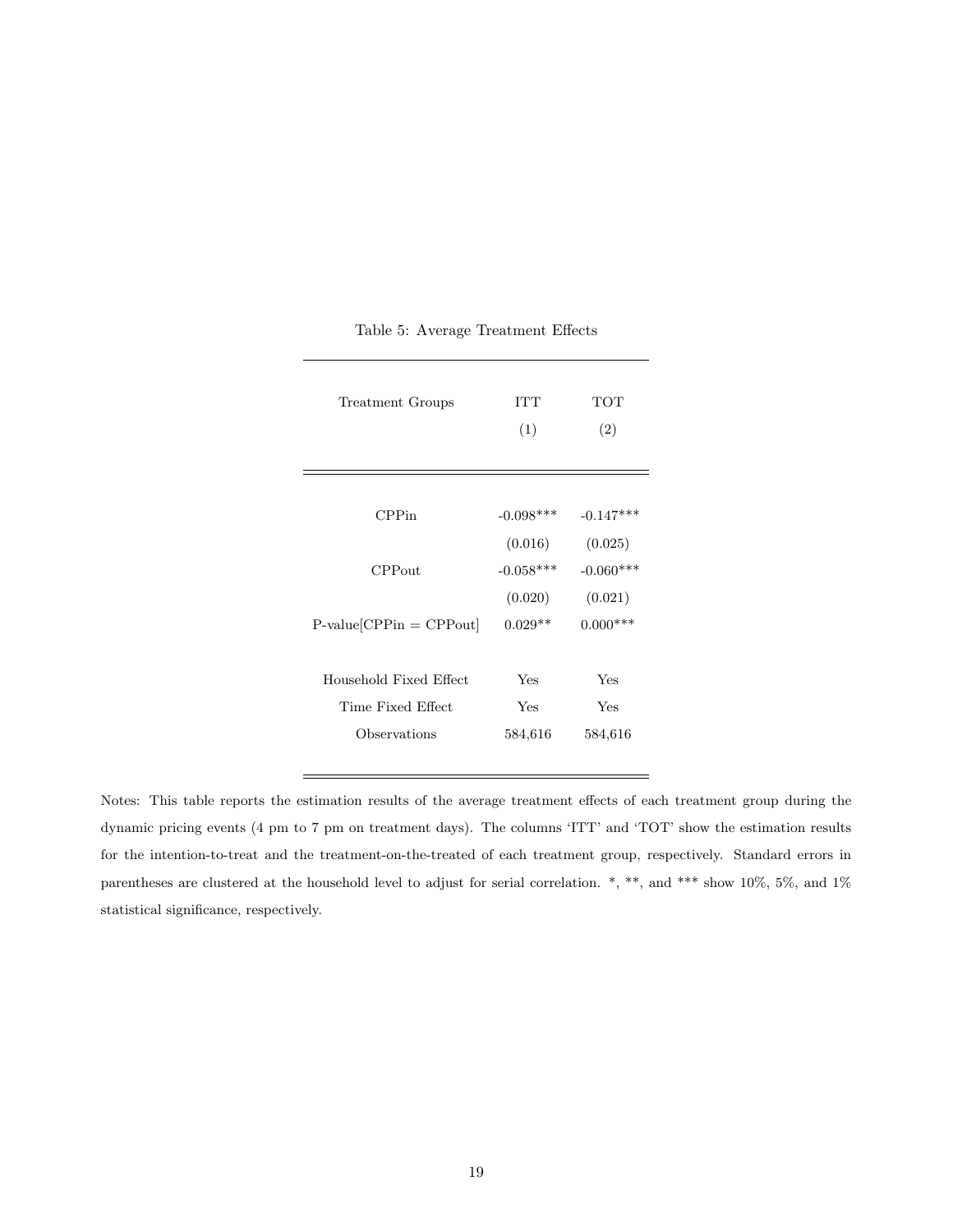estimates because of the extremely high customer enrolment rates. A potential concern is that the very high TOTs of the opt-in group are due to customers' selection into the new tariff: those who are most price responsive tend to opt in. However, this scenario alone cannot explain the obtained results because the overall impact (i.e. in terms of the ITT) of the opt-in treatment is also larger than that of the opt-out treatment. Thus, we expect that the opt-in and opt-out defaults do have distinct effects on customers' elasticity.

Table 6 reports estimated average treatment effects for summer and winter separately. The results for summer are presented in Panel A and those for winter are presented in Panel B, and they have a similar pattern as those in Table 5. The opt-in CPP group has relatively large estimates of ITT in absolute value (8.7% for summer and 10.4% for winter), and the corresponding P-value of the testing of the equality of ITTs is 0.086 for summer and 0.089 for winter. Not surprisingly, the opt-in TOTs are much larger than the opt-out TOTs in both summer and winter.

We note that opt-out defaults have been applied successfully in the retirement saving literature because, in these applications, individuals are not required to take any action after the initial enrolment. Indeed, opt-out defaults exploit the significant inertia among customers to obtain extremely high participation in saving plans, and the participants typically retain the plan contribution rates chosen by companies. However, how do initial defaults affect consumers' subsequent behaviors has not been well studied in the literature. The situation considered in this paper is more complicated than the retirement saving, and could be considered to be two-stage policies as they involve a customer enrolment process in the first stage and (possibly repeated) treatment interventions in the second stage. Here, the eventual success of the policies depends not only on initial enrolment rates but also on the attention that could be triggered by the first-stage procedure, which, in turn, may substantially affect the impact of the secondstage interventions. In the current context, to face CPP events and achieve significant usage reductions, households must possess a good understanding of the pricing scheme and incentive system, identify which home appliances consume a relatively high amount of electricity, and decide which appliances or services the family is willing to live without during event periods; all these activities may require considerable attention and cognitive effort.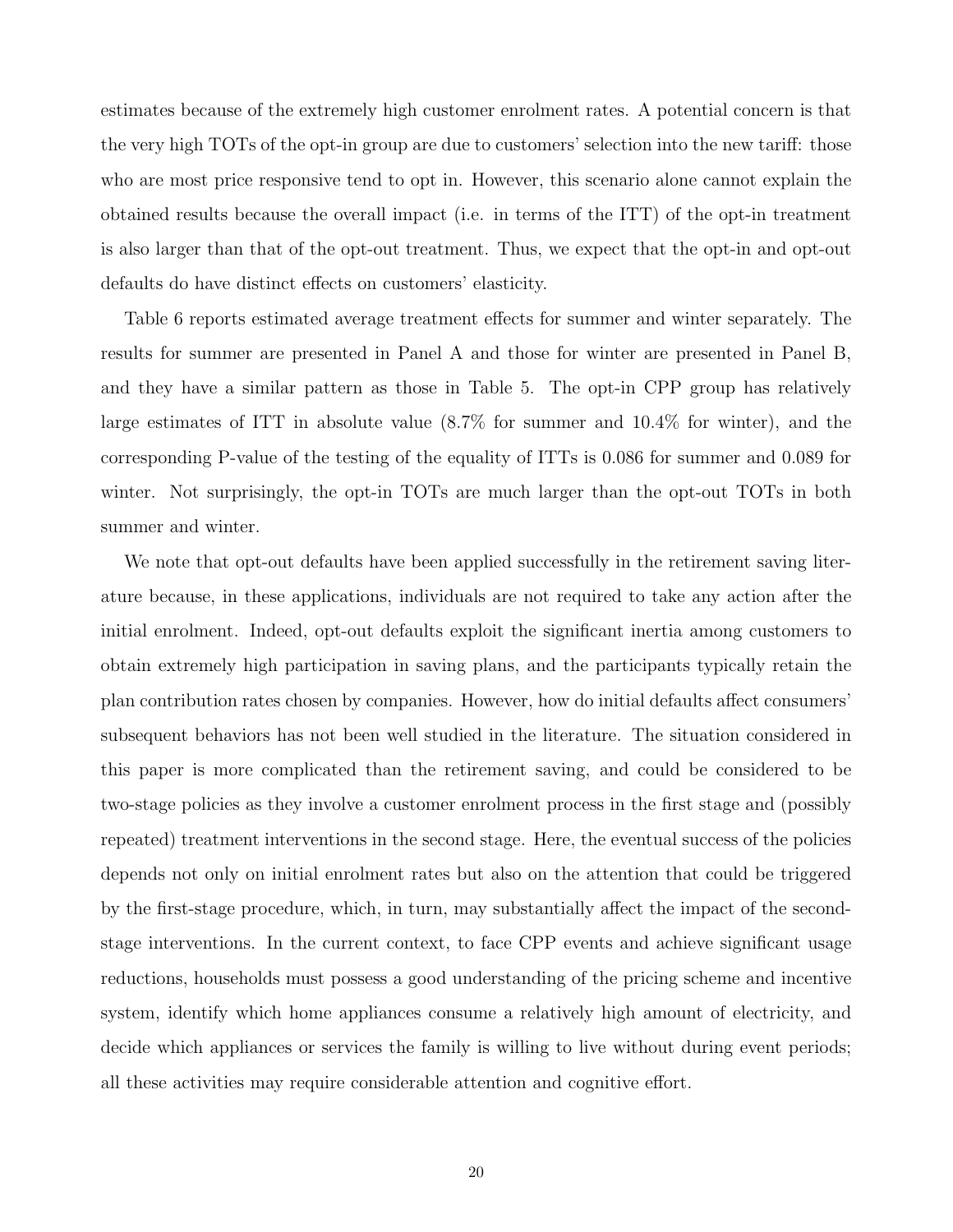#### Table 6: Average Treatment Effects

| Treatment Groups | ITT | <b>TOT</b> |
|------------------|-----|------------|
|                  | (1) | (2)        |

#### Panel A: Summer Estimates

| CPPin                      | $-0.087***$ | $-0.131***$ |
|----------------------------|-------------|-------------|
|                            | (0.020)     | (0.030)     |
| CPPout                     | $-0.051**$  | $-0.052**$  |
|                            | (0.024)     | (0.024)     |
| $P-value[CPPin] = CPPout]$ | $0.086*$    | $0.002***$  |
|                            |             |             |
| Household Fixed Effect     | Yes         | Yes         |
| Time Fixed Effect          | Yes         | Yes         |
| Observations               | 319,716     | 319,716     |

#### Panel B: Winter Estimates

| CPPin                     | $-0.104***$ | $-0.156***$ |
|---------------------------|-------------|-------------|
|                           | (0.019)     | (0.029)     |
| CPPout                    | $-0.066***$ | $-0.068***$ |
|                           | (0.023)     | (0.024)     |
| $P-value[CPPin] = CPPout$ | $0.089*$    | $0.002***$  |
|                           |             |             |
| Household Fixed Effect    | Yes         | Yes         |
| Time Fixed Effect         | Yes         | Yes         |
| Observations              | 264,900     | 264,900     |
|                           |             |             |

Notes: This table reports the results of the average treatment effects of each treatment group during the dynamic pricing events (4 pm to 7 pm on treatment days) for summer and winter separately. The columns 'ITT' and 'TOT' show the estimation results for the intention-to-treat and the treatment-on-the-treated of each treatment group, respectively. Standard errors in parentheses are clustered at the household level to adjust for serial correlation. \*, \*\*, and \*\*\* show 10%, 5%, and 1% statistical significance, respectively.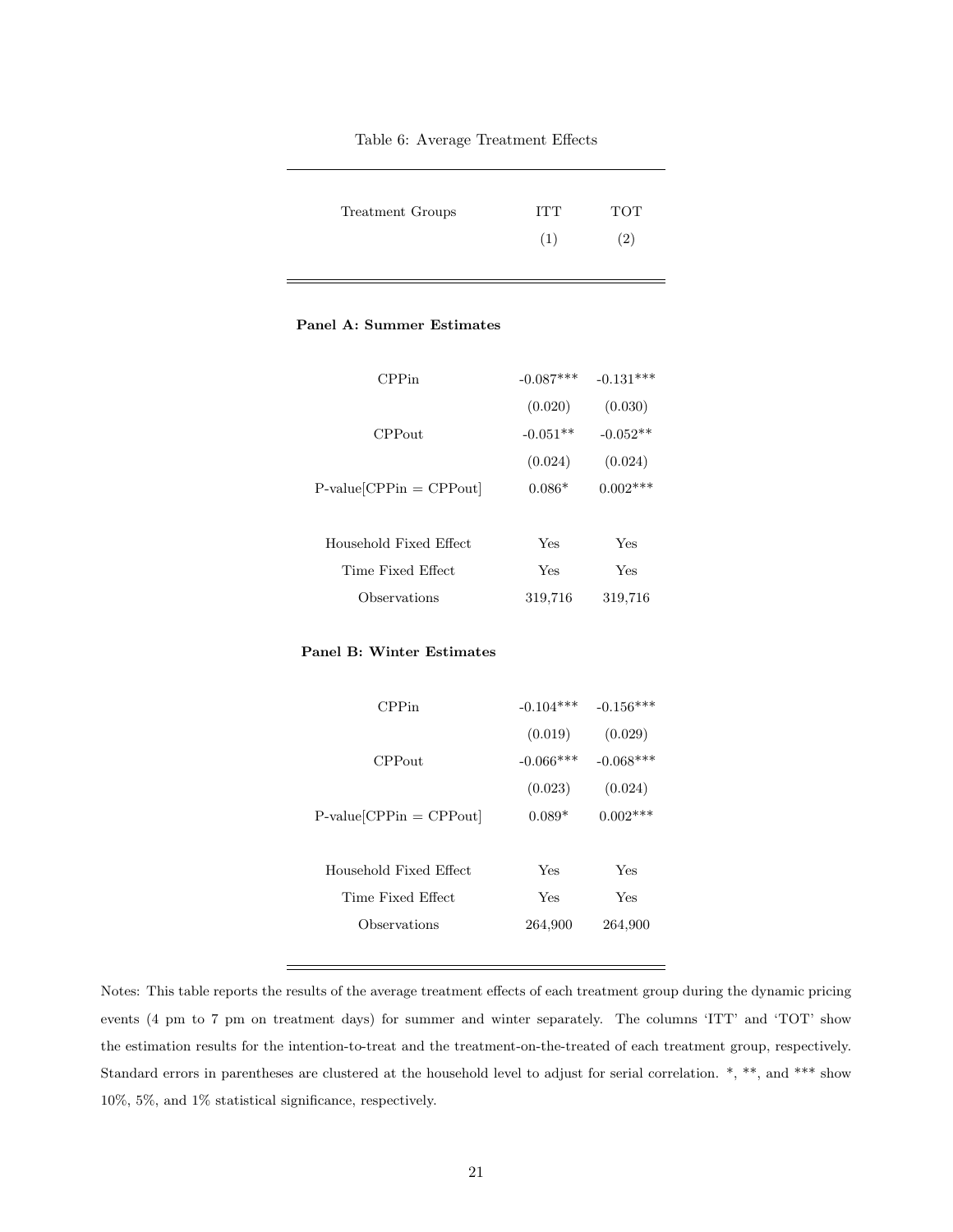# 3.3 Spillover Effects of the Opt-in CPP Group

In general, when the marginal cost of electricity supply is high during on-peak periods, its cost is also likely to be high during the hours preceding and following these periods. Therefore, if households simply choose to curtail on-peak consumption and shift their usage into these offpeak hours (i.e. shoulder hours), the economic benefits of dynamic pricing programmes could be compromised. For instance, there may be pre-cooling behaviors among CPP households before summer events, or a 'backfire' effect might be observed after summer events when customers conduct activities that they avoided during on-peak hours. Similarly, during the winter experiment, households might have pre-heating behaviors or they might adjust heaters to a higher temperature as soon as CPP events end.

Interestingly, we find that in our experiment, the opt-in treatment does not result in such peak–off-peak load shifting and even has spillover effects in the sense that the opt-in CPP reduction of on-peak electricity usage spills over into the hours preceding and following the event period. This result is highlighted in Table 7, where we present the estimated average treatment effects of both treatment groups during the shoulder hours (i.e., the three hours before the event period and the three hours after the event period). In particular, we use exactly the same econometric methodology as that used in the previous section for the estimation of on-peak ITTs in eq.(2) and on-peak TOTs in eq.(3), but with the consumption data preceding  $(1 \text{ pm to } 4 \text{ pm})$  or after  $(7 \text{ pm to } 10 \text{ pm})$  the on-peak time window.<sup>15</sup>

We find that the opt-in CPP group generated a 5.4% usage reduction in terms of the ITT during the time window before the CPP events and a 4.8% reduction during the time window after the events, with both coefficients being statistically different from zero at the 1% significance level. By contrast, we do not find such significant spillover effects for the opt-out CPP group. Although the coefficients of the opt-out group are also estimated as negative, they are quite small compared with the estimates of the opt-in group and statistically indistinguishable from zero. In addition, the tests of the equality of ITTs report P-values of 0.069 and 0.001 for the shoulder hours before and after the CPP events, respectively. Not surprisingly, the corresponding TOTs of the opt-in group (8.1% before the events and 7.2% after the events) are

 $15$ We also estimated using the data from 11 am to 4 pm and from 7 pm to 12 pm, and the results have very similar patterns.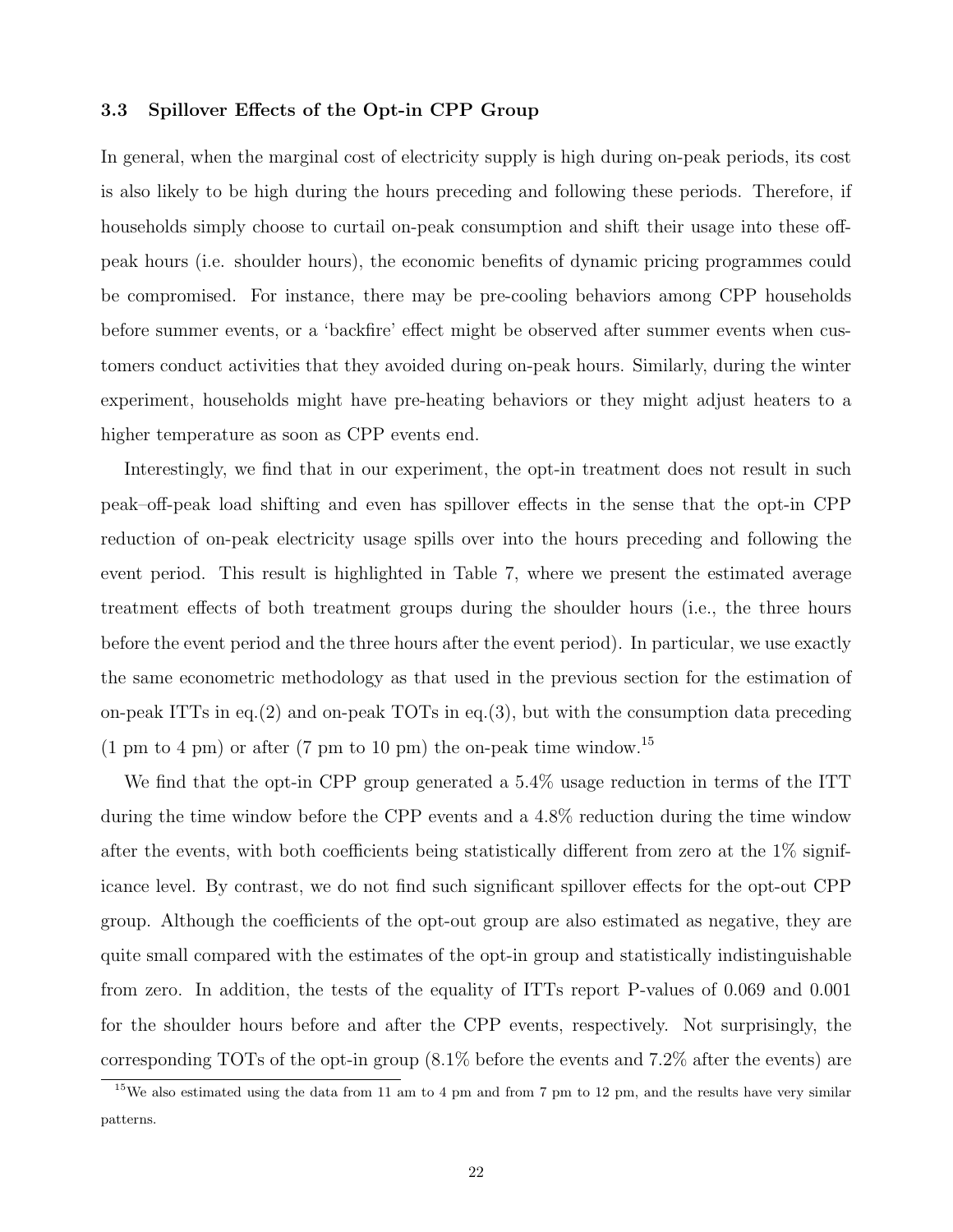| Treatment Groups           | <b>ITT</b><br>(1) | <b>TOT</b><br>(2)   | <b>ITT</b><br>(3) | <b>TOT</b><br>(4)  |
|----------------------------|-------------------|---------------------|-------------------|--------------------|
|                            |                   | 3 hrs before events |                   | 3 hrs after events |
| CPPin                      | $-0.054***$       | $-0.081***$         | $-0.048***$       | $-0.072***$        |
|                            | (0.019)           | (0.028)             | (0.013)           | (0.020)            |
| $CP$ Pout                  | $-0.019$          | $-0.020$            | $-0.003$          | $-0.003$           |
|                            | (0.021)           | (0.022)             | (0.015)           | (0.016)            |
| $P-value[CPPin] = CPPout]$ | $0.069*$          | $0.011**$           | $0.001***$        | $0.000***$         |
|                            |                   |                     |                   |                    |
| Household Fixed Effect     | Yes               | Yes                 | Yes               | Yes                |
| Time Fixed Effect          | Yes               | Yes                 | Yes               | Yes                |
| Observations               | 633,539           | 633,539             | 584,784           | 584,784            |
|                            |                   |                     |                   |                    |

Table 7: Spillover Effects

Notes: This table reports the estimation results of the average treatment effects of each treatment group during the time window preceding (1 pm to 4 pm) or following (7 pm to 10 pm) the dynamic pricing events. The columns 'ITT' and 'TOT' show the estimation results for the intention-to-treat and the treatment-on-the-treated for each treatment group 3 hours before the events and 3 hours after the events. Standard errors in parentheses are clustered at the household level to adjust for serial correlation. \*, \*\*, and \*\*\* show 10%, 5%, and 1% statistical significance, respectively.

much larger than those of the opt-out group.

In summary, similar to those in the previous section, the results obtained here indicate that opt-in customers may have been more attentive and responsive than opt-out customers, and their energy conservation efforts significantly extend beyond peak reduction during CPP event periods. Such spillover effects may also lead to extra social and environmental benefits.

# 4 Further Discussion and Concluding Remarks

This paper reports on the result of a randomised field experiment on dynamic pricing programmes. We find that customers in both opt-in and opt-out programmes significantly reduce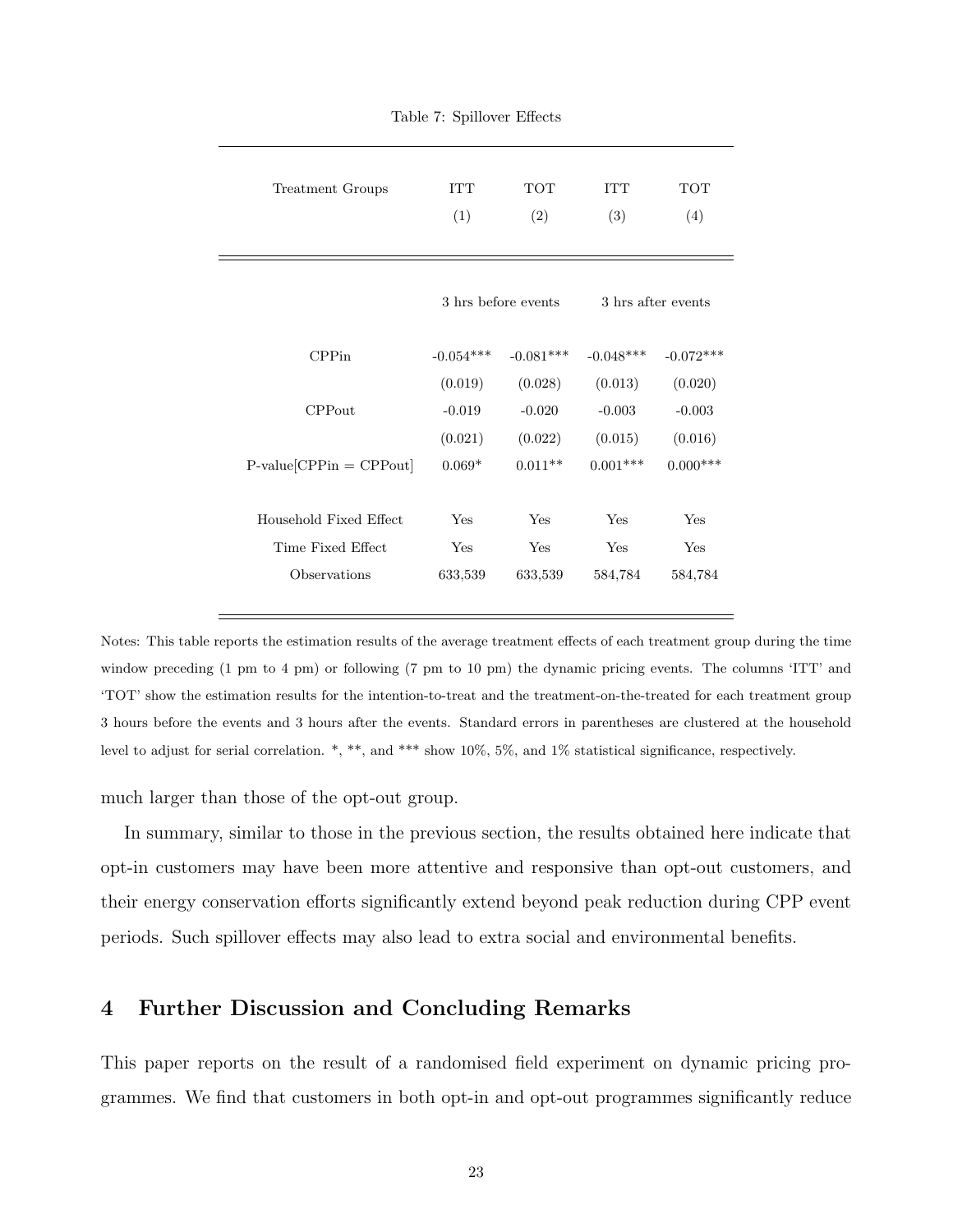their peak electricity consumption. Second, the opt-in group succeeded in generating a larger aggregate impact (i.e. the ITT) than the opt-out group. Third, we find that only the opt-in treatment succeeded in triggering significant spillover effects among customers: the opt-in CPP group generated a usage reduction even during shoulder hours before and after the events.

How large is the net effect of active enrolment on customers' subsequent behaviors? We may deduce the lower and upper bounds of its value by using the estimated ITTs and TOTs. To proceed, let us divide the opt-out CPP participants (97.2% of the opt-out group) into two types: 1) active customers (around 63.8% of the opt-out group), who would enroll not only under the opt-out default but also under the opt-in default, and 2) passive customers (around  $33.4\%$  (i.e.,  $97.2\% - 63.8\%$ ) of the opt-out group), who would only enroll under the opt-out default.<sup>16</sup> Then, the net effect of opt-in enrolment (on active customers) can be written as the difference between the TOT of active customers in the opt-in group and the TOT of active customers in the opt-out group (say,  $TOT_{CPPin,Active} - TOT_{CPPout,Active}$ ), and we can obtain the bounds on this value by considering several interesting cases. First, its lower bound can be obtained by considering the case that the passive customers are unresponsive (i.e., have zero treatment effect) so that the opt-out CPP treatment effect is totally generated by the subgroup of active customers:

$$
TOT_{CPPin,Active} - TOT_{CPPout,Active}
$$

$$
= TOT_{CPPin} - (ITT_{CPPout} / 63.8\%)
$$

$$
= -14.7\% - (-5.8\% / 63.8\%) = -5.6\%,
$$

i.e., 5.6% reduction in electricity usage during CPP events. Second, its upper bound can be obtained by considering the case that the passive customers are as responsive as the active customers (i.e., the two types of customers have the same treatment effect); in this case,

 $16$ Note that the random assignment allows the opt-in and opt-out groups to have similar fraction of active and passive customers.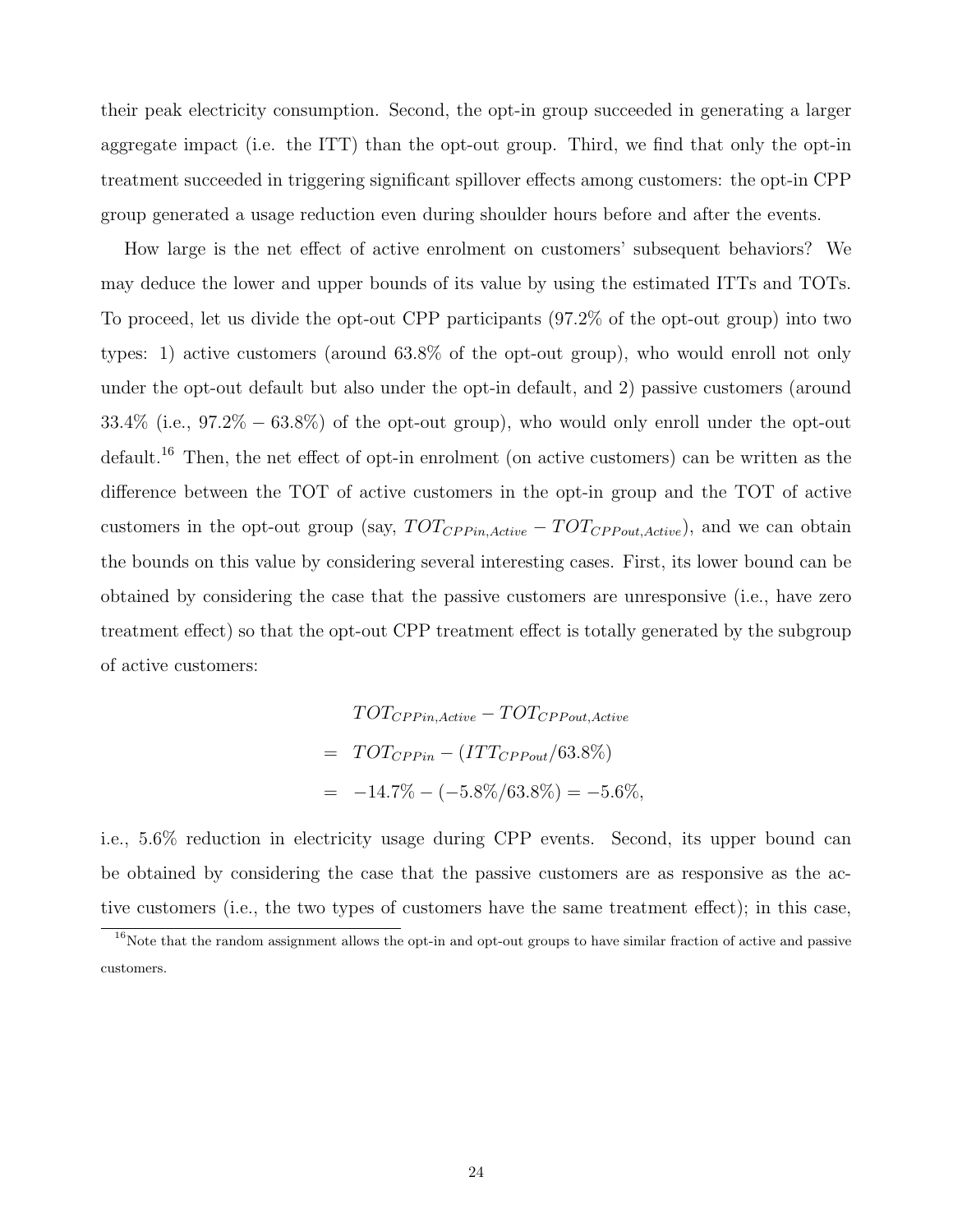$TOT_{CPPout,Active} = TOT_{CPPout,Passive} = TOT_{CPPout}$  and we obtain:

 $TOT_{CPPin,Active} - TOT_{CPPout,Active}$  $= TOT_{CPPin} - TOT_{CPPout}$  $= -14.7\% + 6.0\% = -8.7\%.$ 

Thus, these calculations suggest that the net effect of opt-in enrolment corresponds to an average percentage reduction of on-peak usage ranging from 5.6% to 8.7% (i.e., 38% to 59% of the opt-in TOT) within the subgroup of active customers.

Libertarian paternalists often advocate that policymakers should select the default option that the majority of people would choose (Thaler and Sunstein, 2003), which typically corresponds to opt-out procedures. Our result suggests that the default option chosen by the majority may not always maximise social efficiency. However, it should not be interpreted as the evidence that the opt-in default is superior to its opt-out counterpart. Indeed, our focus is on the effect of default options on consumers' subsequent behaviors, and we emphasise that the calculation of an optimal default is not straightforward as it may depend on specific characteristics of the policy as well as the heterogeneity among customers (e.g., fraction of active and passive customers); all these factors may vary considerably among different policies. Therefore, the design of policies with preset defaults should be approached with caution, particularly in the case of 'two-stage' policy interventions. The practical examples of such policies could be extensive considering that possible second-stage treatments include not only economic incentives but also non-pecuniary behavioral instruments. For instance, Ferraro et al. (2011) and Ferraro and Price (2013) study three types of non-pecuniary treatments for water conservation: information dissemination on behavioral and technological modifications, appeal for prosocial preferences, and provision of social comparisons. Individuals' attention may also be crucial to the eventual impact of these treatments.

Finally, an important part of the future research agenda could be the long-run persistency of the treatment effects generated under different default options. Allcott and Rogers (2014) show that as the intervention (social comparison by home energy report) is repeated, people gradually develop new 'capital stock' that generates persistent changes in electricity usage. This capital stock might be physical capital such as energy-efficient light bulbs or appliances or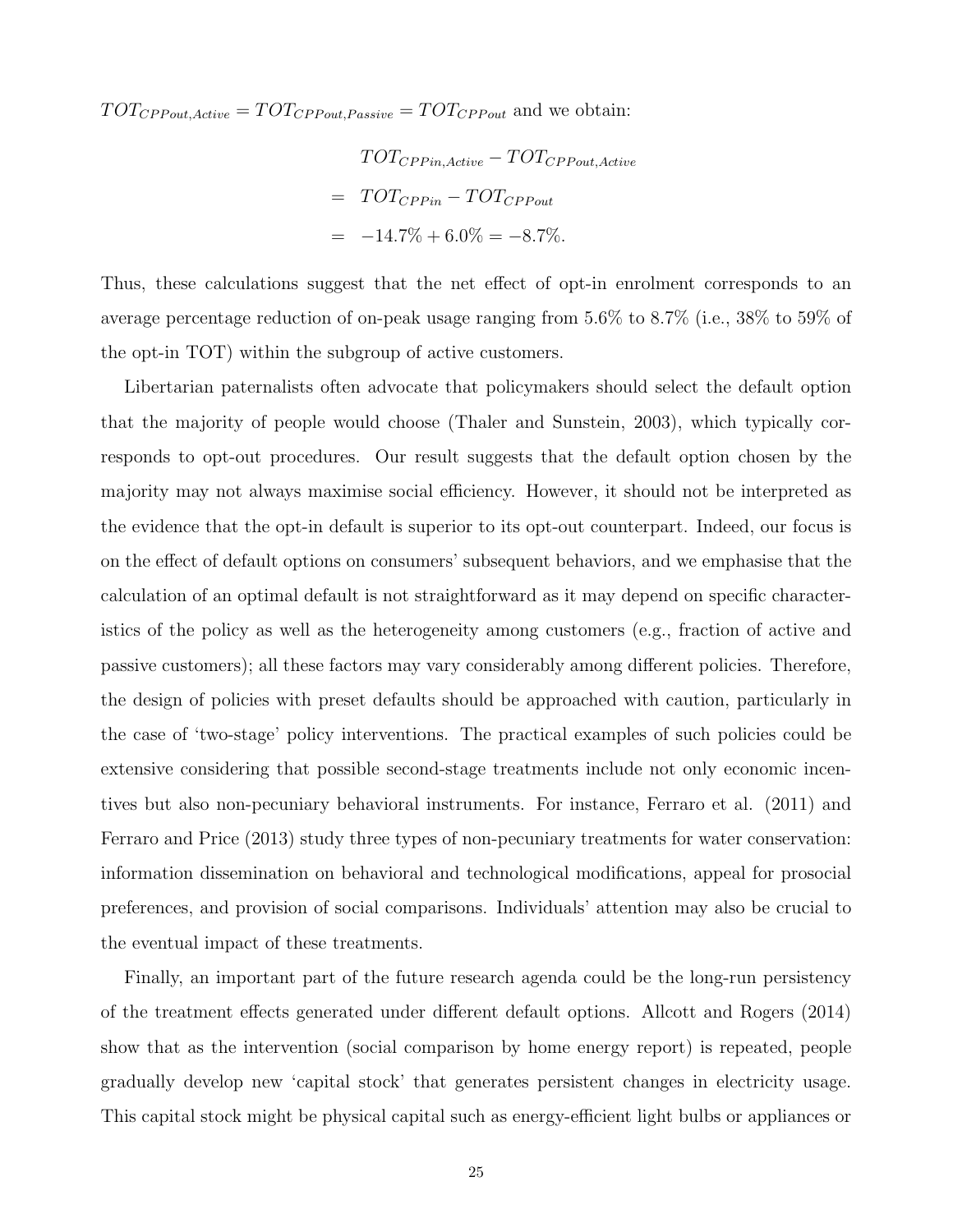'consumption capital' such as a stock of energy use habits in the sense of Becker and Murphy (1988). In particular, the stock of past conservation behaviors (i.e. rehearsal of conservation behaviors) is likely to lower the future marginal cost of conservation and, thus, facilitate longterm habit formation. Here, the active decision-making process triggered by opt-in-type defaults might positively affect the formation of both physical and consumption capital. For instance, relatively attentive customers might be more likely to replace their home appliances with energyefficient models. Long-term habit formation could also be more likely to occur among these customers.

### Acknowledgements

The authors are grateful for the financial support from the Japan-U.S. Collaborative Smart Grid Project of the New Energy and Industrial Technology Development Organization. The authors would like to thank Toshiba, Itochu, the Los Alamos Department of Public Utilities, and the Los Alamos National Laboratory for their enthusiastic support during the implementation of the experiment. We would also like to thank the participants of the 2014 Workshop on Experimental Economics at Kyoto University (February 2014), the sixth International Conference on Integration of Renewable and Distributed Energy Resources (IRDE) in Kyoto (November 2014), the 2015 Annual Conference of the Royal Economic Society at University of Manchester (March 2015), the fourth Annual Summer Conference of the Association of Environmental and Resource Economists (AERE) in San Diego (June 2015), the U.S.-Japan Collaborative Smart Grid Project Workshop in Santa Ana Pueblo (October 2015), and the 12th International Symposium on Econometric Theory and Applications (SETA) at Waikato University (February 2016).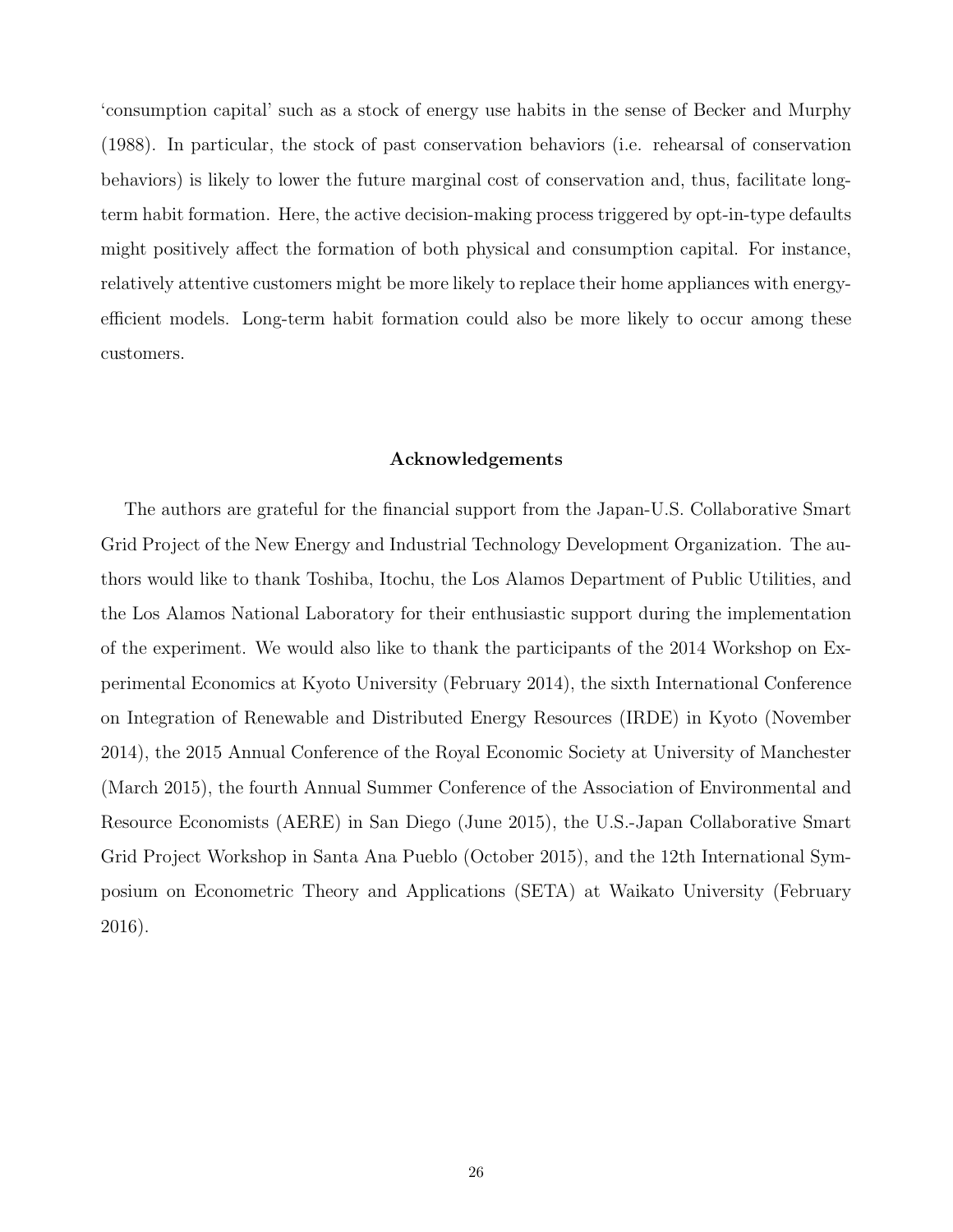# References

- Abadie, A., and S. Gay (2006): "The impact of presumed consent legislation on cadaveric organ donation: A crosscountry study," Journal of Health Economics, 25(4), 599–620.
- ALLCOTT, H., AND T. ROGERS (2014): "The short-run and long-run effects of behavioral interventions: Experimental evidence from energy conservation," American Economic Review, 104(10), 3003–3037.
- BECKER, G. S., AND K. M. MURPHY (1988): "A theory of rational addiction," Journal of political Economy, 96(4), 675–700.
- BERTRAND, M., E. DUFLO, AND S. MULLAINATHAN (2004): "How much should we trust differences-in-differences estimates?," The Quarterly Journal of Economics, 119(1), 249–275.
- BORENSTEIN, S. (2013): "Effective and equitable adoption of opt-in residential dynamic electricity pricing," Review of Industrial Organization, 42(2), 127–160.
- CHAPMAN, G. B., M. LI, H. COLBY, AND H. YOON (2010): "Opting in vs opting out of influenza vaccination," Journal of the American Medical Association, 304(1), 43–44.
- CHETTY, R., J. N. FRIEDMAN, S. LETH-PETERSEN, T. H. NIELSEN, AND T. OLSEN (2014): "Active vs. passive decisions and crowd-out in retirement savings accounts: Evidence from Denmark," The Quarterly Journal of Economics, 129(3), 1141–1219.
- Choi, J. J., D. Laibson, B. C. Madrian, and A. Metrick (2002): "Defined contribution pensions: Plan rules, participant choices, and the path of least resistance," in Tax Policy and the Economy, Volume 16, pp. 67–114. MIT Press.
- DELLAVIGNA, S., AND U. MALMENDIER (2006): "Paying not to go to the gym," The American Economic Review, 96(3), 694–719.
- Faruqui, A., and S. Sergici (2011): "Dynamic pricing of electricity in the mid-Atlantic region: Econometric results from the Baltimore gas and electric company experiment," Journal of Regulatory Economics, 40(1), 82–109.
- Faruqui, A., S. Sergici, and L. Akaba (2014): "The impact of dynamic pricing on residential and small commercial and industrial usage: New experimental evidence from Connecticut," The Energy Journal, 35(1), 137–160.
- FERRARO, P. J., J. J. MIRANDA, AND M. K. PRICE (2011): "The persistence of treatment effects with norm-based policy instruments: evidence from a randomized environmental policy experiment," The American Economic Review, 101(3), 318–322.
- FERRARO, P. J., AND M. K. PRICE (2013): "Using nonpecuniary strategies to influence behavior: Evidence from a large-scale field experiment," Review of Economics and Statistics, 95(1), 64–73.
- FOWLIE, M., C. WOLFRAM, C. A. SPURLOCK, A. TODD, P. BAYLIS, AND P. CAPPERS (2017): "Default effects and follow-on behavior: Evidence from an electricity pricing program," Discussion Paper WP280, Energy Institute at Haas School of Business, UC Berkeley.
- ITO, K., T. IDA, AND M. TANAKA (2017): "Moral Suasion and Economic Incentives: Field Experimental Evidence from Energy Demand," American Economic Journal: Economic Policy, Forthcoming.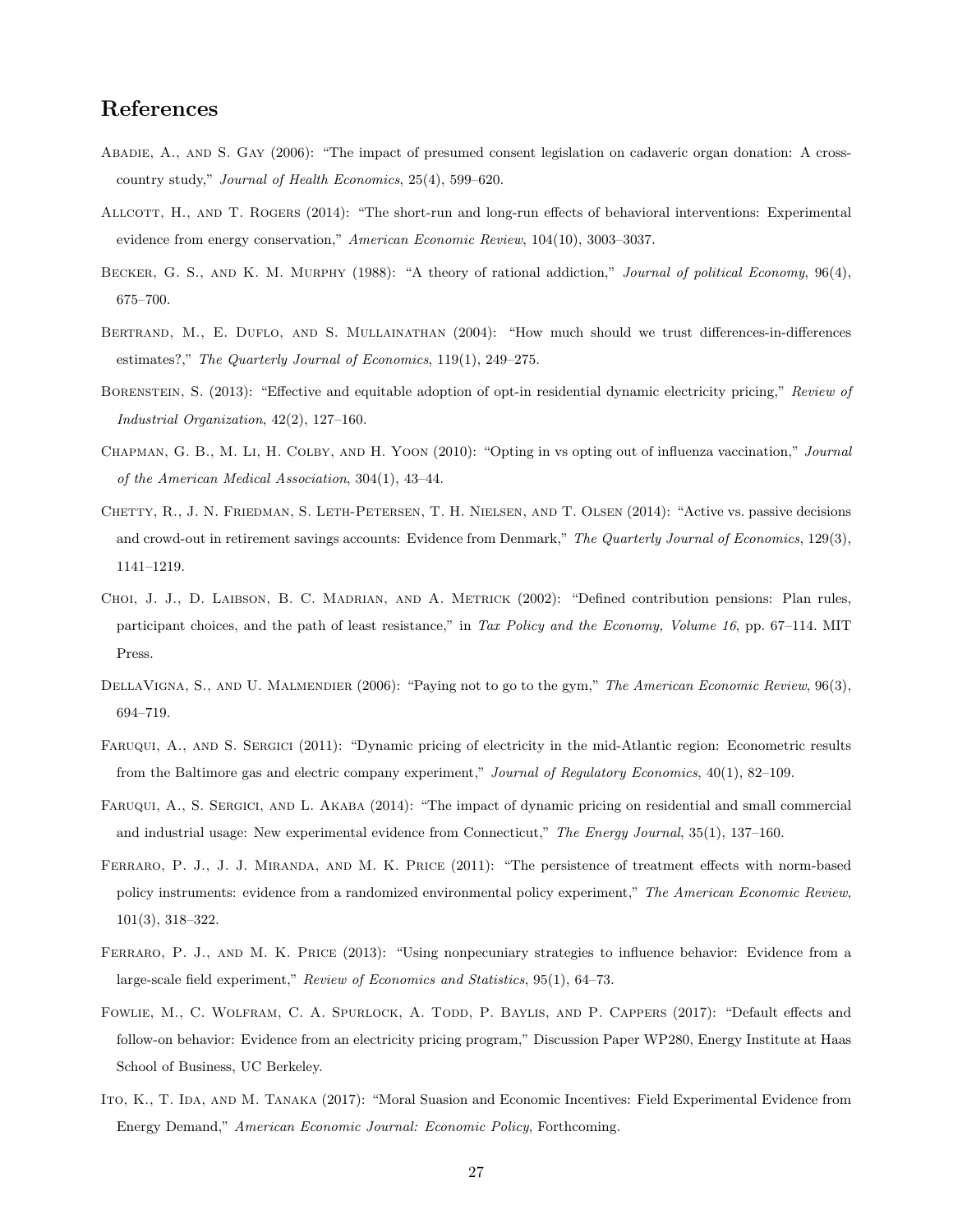- Jessoe, K., and D. Rapson (2014): "Knowledge is (less) power: Experimental evidence from residential energy use," The American Economic Review, 104(4), 1417–1438.
- JOHNSON, E. J., AND D. GOLDSTEIN (2003): "Do defaults save lives?," Science, 302(5649), 1338-1339.
- JOHNSON, E. J., AND D. G. GOLDSTEIN (2013): "Decisions by default," Behavioral Foundations of Policy, e.d. by E.SHAFIR, Princeton University Press, Princeton, pp. 417–427.
- Johnson, E. J., J. Hershey, J. Meszaros, and H. Kunreuther (1993): "Framing, probability Distortions, and insurance Decisions," Journal of Risk and Uncertainty, 7(1), 35–51.
- MADRIAN, B. C., AND D. F. SHEA (2001): "The power of suggestion: inertia in 401 (k) participation and savings behavior," The Quarterly Journal of Economics, 116(4), 1149–1187.
- POTTER, J., S. GEORGE, AND L. JIMENEZ (2014): "SmartPricing options final evaluation: The final report on pilot design, implementation, and evaluation of the Sacramento Municipal Utility District's consumer behavior study," Sacramento Municipal Utility District.
- SPITAL, A. (1995): "Mandated choice: a plan to increase public commitment to organ donation," Journal of the American Medical Association, 273(6), 504–506.
- Thaler, R. H., and S. Benartzi (2004): "Save more tomorrow?: Using behavioral economics to increase employee saving," Journal of political Economy, 112(S1), S164-S187.
- Thaler, R. H., and C. R. Sunstein (2003): "Libertarian paternalism," American Economic Review, 93(2), 175–179.
- Wolak, F. A. (2006): "Residential customer response to real-time pricing: The Anaheim critical peak pricing experiment," Center for the Study of Energy Markets.
- (2010): "An experimental comparison of critical peak and hourly pricing: the PowerCentsDC program," Department of Economics, Stanford University.
- $-$  (2011): "Do residential customers respond to hourly prices? Evidence from a dynamic pricing experiment," The American Economic Review, 101(3), 83–87.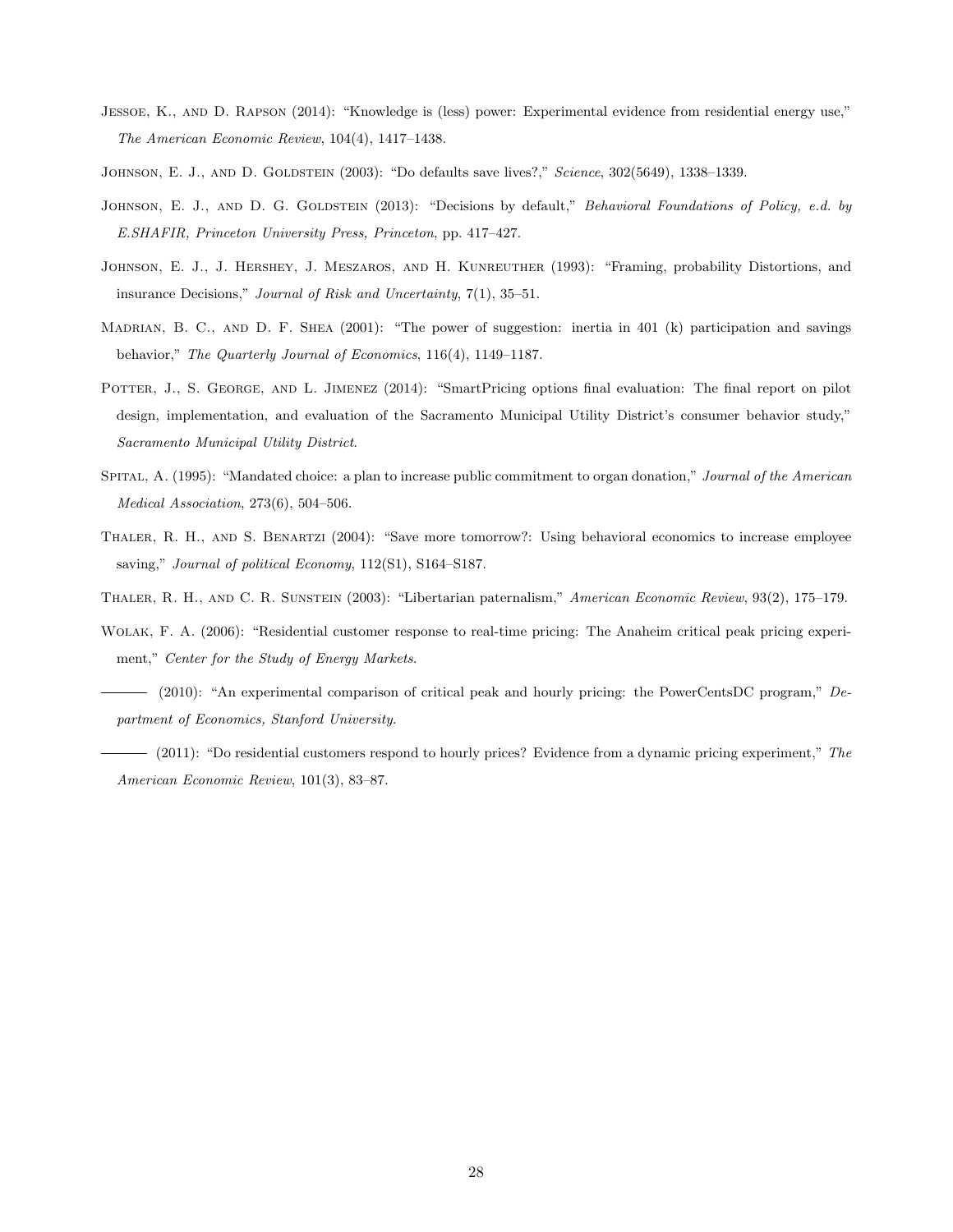# A Online Appendix A (Not for Publication)

## A.1 High-frequency Treatment Effects

The estimation results in Sections 3.2 and 3.3 in the paper demonstrate that, on average, the opt-in treatment has a relatively large impact of consumption reduction during both the CPP event period and the time window preceding and following CPP events. However, a potential concern is that although the overall impact of the opt-in CPP group is relatively large, the opt-in treatment effect might have considerable variation and could be larger than the opt-out treatment effect during some parts of the event period but smaller during other parts.

In this section, we study this issue by making use of our high-frequency data. Specifically, we estimate the ITTs and TOTs for each 15-minute time interval during both event and shoulder hours (i.e. 1 pm to 10 pm on treatment days), using a one-hour rolling window to smooth over idiosyncratic variation. For each time index  $d$ , we use observations that are 15 or 30 minutes before d, observations on time d, and observations 15 or 30 minutes after d; the panel fixed effects regression for the corresponding ITTs can thus be written as

$$
ln y_{it} = \sum_{g \in \{CPP_{in}, CPP_{out}\}} \beta_{ITT}^{g} \cdot I_{it}^{g} + \theta_i + \lambda_t + \epsilon_{it}, \ \forall t \in \{d - 30, d - 15, d, d + 15, d + 30\} \tag{1}
$$

The corresponding TOTs are estimated using the indicator variable  $I_{it}^g$  as an IV.

Figure A1 plots the estimation results of summer high-frequency ITT/TOTs and the corresponding (pointwise) 95% confidence intervals; several important features emerge from the figure. First, it is reassuring to find that the estimated values of the opt-in treatment effects are relatively large throughout the whole estimation period. Second, we observe from the figure that the consumption reduction of both groups gradually increases as CPP events begin, reaches its peak around 5 pm to 6 pm, and gradually backslides afterwards. Third, the treatment effects of the opt-out CPP group seem to be particularly weak during the beginning part of the event period (4 pm to 5 pm). By contrast, opt-in ITTs remain higher than 7% during this time window; such stability in treatment effects may be important from utility companies' or policymakers' perspectives because they can be confident that during any period of the event, a certain level of on-peak usage reduction is expected. Figure A2 plots the results for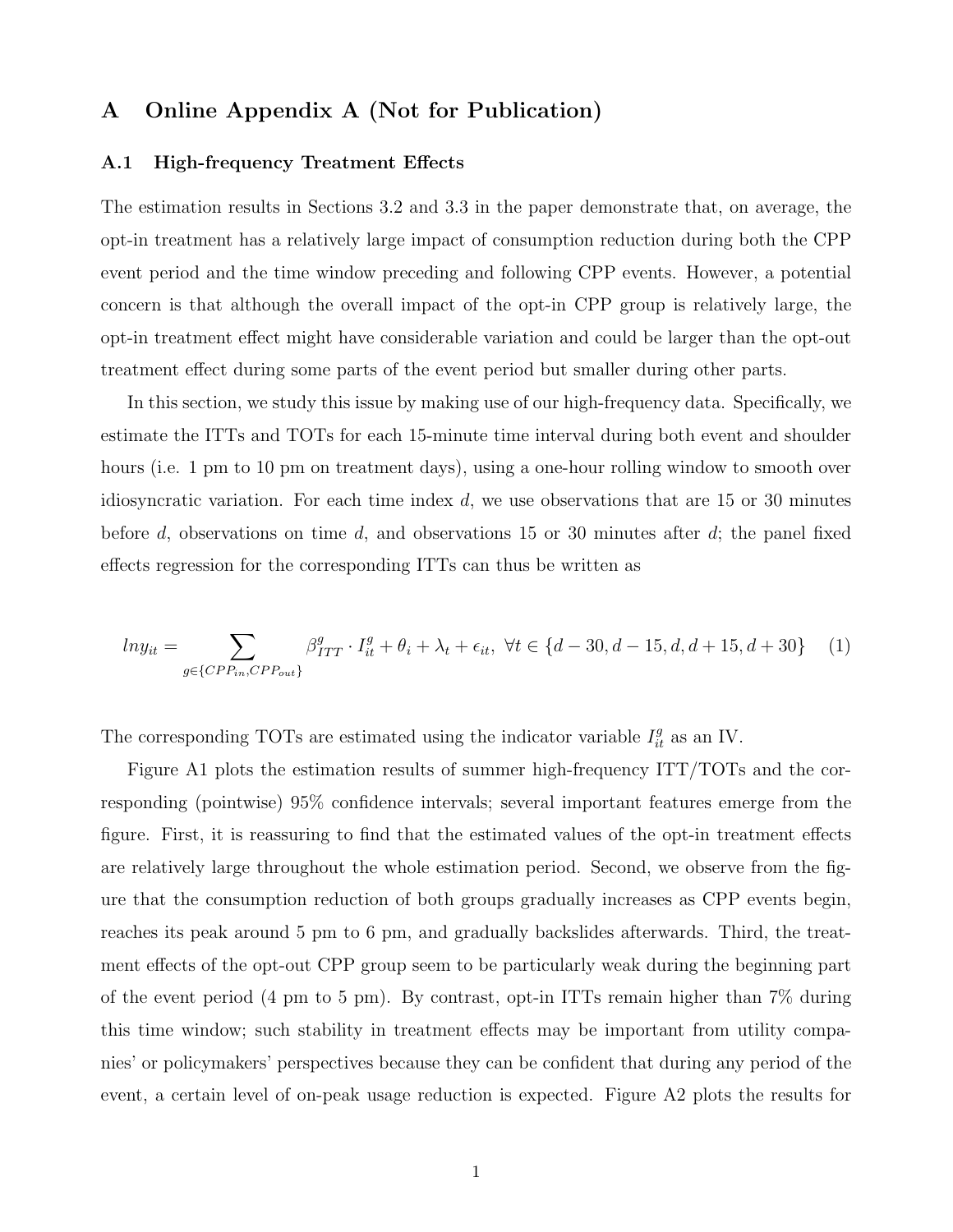the winter season, showing that the pattern of these treatment effects is similar to that found in the summer sample, with the opt-in treatment effects being relatively large throughout the whole time window. We also observe that the opt-out ITT/TOT estimates (and corresponding confidence intervals) become slightly positive during some periods of time after the CPP events, indicating that some opt-out customers may have offset the conservation during event hours by increasing usage in adjacent non-event hours. As we discussed at the beginning of Section 3.3, such peak–off-peak load shifting might compromise the overall impact of the intervention.

### A.2 Heterogeneous Treatment Effects

In this section, we explore the possible variation of treatment effects across our participants and attempt to gain further understanding on the mechanisms through which the two treatments affect customer behaviours. Our investigation proceeds by analysing the behaviour of households that have electric appliances such as ACs (including centralised and window ACs) and electric heaters. These appliances account for a large proportion of household electricity usage and are more likely to be related to the level of households' willingness or motivation to reduce on-peak consumption compared with other home appliances. Suppose that on a certain summer treatment day, the weather is very hot. If some households' conservation motivation is relatively low, the high temperature may have a negative impact on the willingness of these customers to reduce electricity consumption by adjusting their ACs. Then, we should be able to observe a decrease in the treatment effect among AC holders, particularly among AC holders in the less motivated treatment group. Similar arguments could be made for electric heater owners during the winter experiment because cold weather may have a negative impact on the willingness of customers, particularly less motivated customers, to reduce consumption by adjusting their heaters.

By using the summer analysis for example, we estimate the following panel fixed effects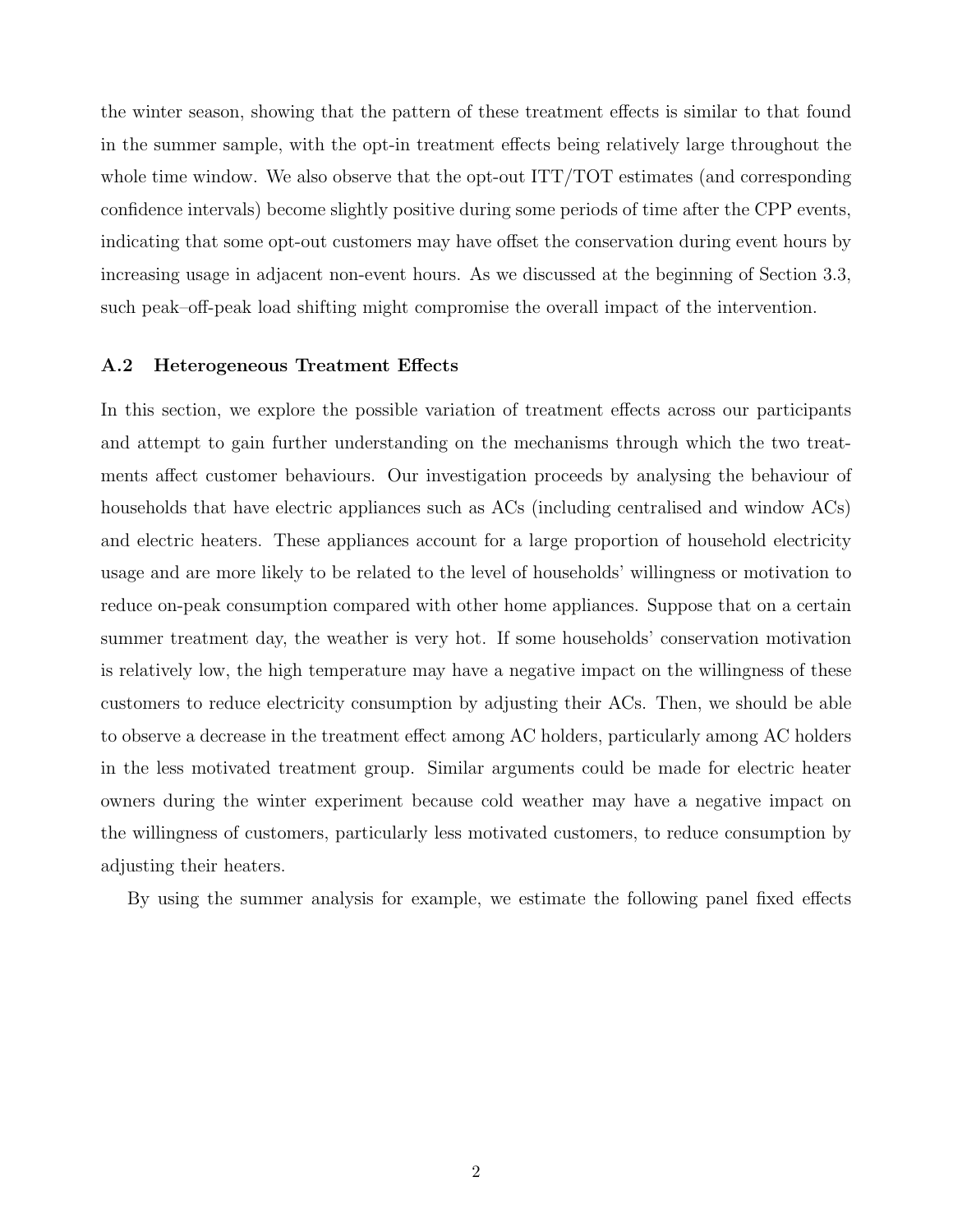

Figure A1: Summer High-Frequency Treatment Effects

Figure A2: Winter High-Frequency Treatment Effects

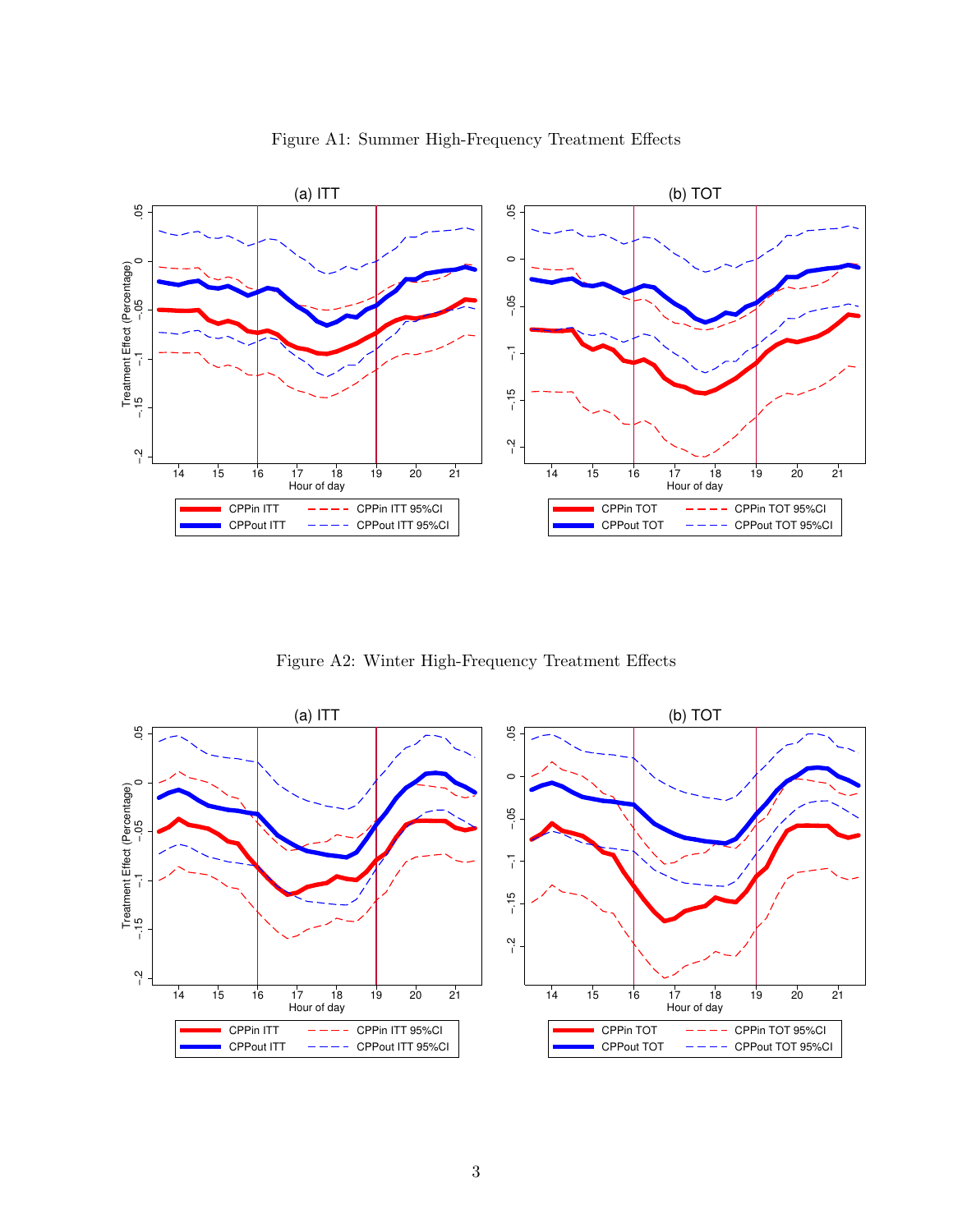model augmented with interaction terms:

$$
ln y_{it} = \sum_{g \in \{CPP_{in}, CPP_{out}\}} \beta_1^g \cdot I_{it}^g + \sum_{g \in \{CPP_{in}, CPP_{out}\}} \beta_2^g \cdot I_{it}^g \cdot I_{[i, Cooler]}^g
$$
  
+ 
$$
\sum_{g \in \{CPP_{in}, CPP_{out}\}} \beta_3^g \cdot I_{it}^g \cdot I_{[t, Hot Event Day]}^g + \sum_{g \in \{CPP_{in}, CPP_{out}\}} \beta_4^g \cdot I_{it}^g \cdot I_{[i, Cooler]} \cdot I_{[t, Hot Event Day]} + \theta_i + \lambda_t + \epsilon_{it}
$$
  
(2)

where  $I_{it}^{g}$  has the same definition as in Section 3 of the paper. Additionally, we introduce two indicator variables  $I_{[i, Cooler]}$  and  $I_{[t, Hot Event Day]}$  for the current analysis. Specifically,  $I_{[i, Cooler]}$ equals one if household i owns ACs and zero otherwise, while  $I_{[t,Hot EventDay]}$  equals one if the time interval  $t$  is during a treatment day whose temperature is higher than the average temperature of the 14 summer treatment days. Therefore, in this interaction model,  $\beta_1^g$  $\frac{g}{1}$  captures the (conditional) average treatment effect for group  $g$  households without ACs on relatively cool treatment days whose temperatures are below the 14-treatment-day average (i.e. the case that  $I_{[i, Cooler]} = 0$  and  $I_{[t, Hot Event Day]} = 0$ ; similarly,  $\beta_1^g + \beta_2^g$  $\frac{g}{2}$  corresponds to the case that  $I_{[i, Cooler]} = 1$  and  $I_{[t, Hot Event Day]} = 0$ , and  $\beta_1^g + \beta_3^g$ <sup>g</sup> corresponds to the case that  $I_{[i, Cooler]} = 0$  and  $I_{[t,Hot Event Day]} = 1. \text{ Finally, } \beta_1^g + \beta_2^g + \beta_3^g + \beta_4^g$  $\frac{g}{4}$  captures the treatment effect for AC holders on relatively hot treatment days (i.e.  $I_{[i, Cooler]} = 1$  and  $I_{[t, Hot Event Day]} = 1$ ). For the purpose of the current analysis, we are particularly interested in the estimates of  $\beta_4^g$  because these capture the interaction effect between ACs and temperatures on treatment days. Similarly, we can specify the econometric model for the winter analysis as follows:

$$
ln y_{it} = \sum_{g \in \{CPP_{in}, CPP_{out}\}} \beta_1^g \cdot I_{it}^g + \sum_{g \in \{CPP_{in}, CPP_{out}\}} \beta_2^g \cdot I_{it}^g \cdot I_{[i,Heater]} + \sum_{g \in \{CPP_{in}, CPP_{out}\}} \beta_3^g \cdot I_{it}^g \cdot I_{[t, Cold\,Event \, Day]} + \sum_{g \in \{CPP_{in}, CPP_{out}\}} \beta_4^g \cdot I_{it}^g \cdot I_{[i,Heater]} \cdot I_{[t, Cold\,Event \, Day]} + \theta_i + \lambda_t + \epsilon_{it}
$$
\n(3)

where we introduce indicator variables  $I_{[i,Heater]}$  and  $I_{[t,ColdEventDay]}$ ;  $I_{[i,Heater]}$  equals one if household i owns electric heaters, while  $I_{[t,ColdEvent Day]}$  equals one if time interval t is during a treatment day with a temperature lower than the average temperature of the 15 winter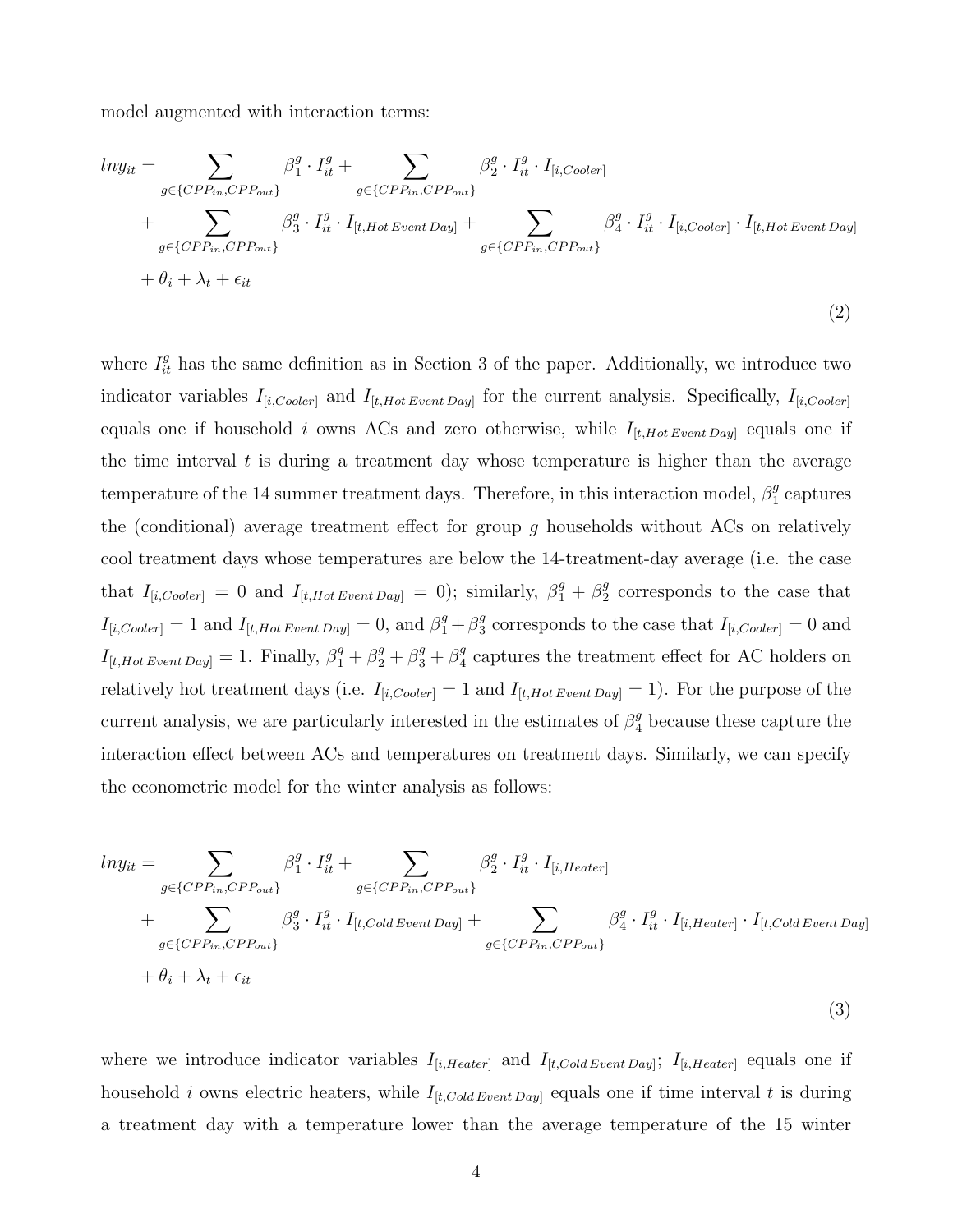treatment days.

The summer estimation results are presented in Table A1. The estimates of  $\beta_1^{CPPin}$  $_1^{CPPm}$  and  $\beta_1^{CPPout}$  $_1^{CPPout}$  are  $-7.8\%$  and  $-5.0\%$ , respectively. In addition, all the signs of  $\beta_2^{CPPin}$  $_2^{CPPin}, \ \beta_2^{CPPout}$  $^{CPPout}_{2}$  $\beta_3^{CPPin}$  $_3^{CPPin}$ , and  $\beta_3^{CPPout}$  $S_3^{CPPout}$  are negative, indicating that the treatment effects might have a tendency to become slightly larger when households have ACs or when the event day temperature is relatively high; all these coefficients are too small to be statistically significant. Finally, and most interestingly, we find that both  $\beta_4^{CPPin}$  $_4^{CPPin}$  (3.9%) and  $\beta_4^{CPPout}$  $_{4}^{CPPout}$  (5.8%) are positive, with  $\beta_{4}^{CPPout}$  being relatively large and statistically significant. Therefore, the estimates of  $\beta_4^{CPPin}$  $_4^{CPPin}$  and  $\beta_4^{CPPout}$ 4 suggest that AC holders, particularly those in the opt-out CPP group, may have generated relatively small on-peak reduction during hot treatment days. This result is consistent with our hypothesis that opt-out households could be less motivated than opt-in households. The winter results are presented in Table A2; the patterns of the estimates of  $\beta_4^{CPPin}$  $_4^{CPPin}$  and  $\beta_4^{CPPout}$ 4 are similar to those in the summer results, although  $\beta_4^{CPPout}$  $_{4}^{CPPout}$  is not statistically significant.

# A.3 Analysis of Participant Characteristics

The usage data of both participants and non-participants allow us to investigate the type of customer likely to participate in our dynamic pricing programme. Here, we assume that individual decisions on whether to participate in the experiment depend on a linear function of customer-specific characteristic variables  $X_i$ :

$$
Y_i = 1 \left( X_i' \delta + v_i \ge 0 \right) \tag{4}
$$

where  $Y_i$  equals one if household i decides to participate in the experiment and zero otherwise. Assuming that  $v_i$  is normally distributed, this can be estimated using a probit regression. We construct household-level average usage and the average on-peak/off-peak ratio of usage as the customer characteristic variables using pre-event consumption data. Table A3 reports the estimation result of the probit regression. The estimated coefficient on average usage is positive and statistically significant at the 1% level, while the on-peak/off-peak ratio estimate is insignificant.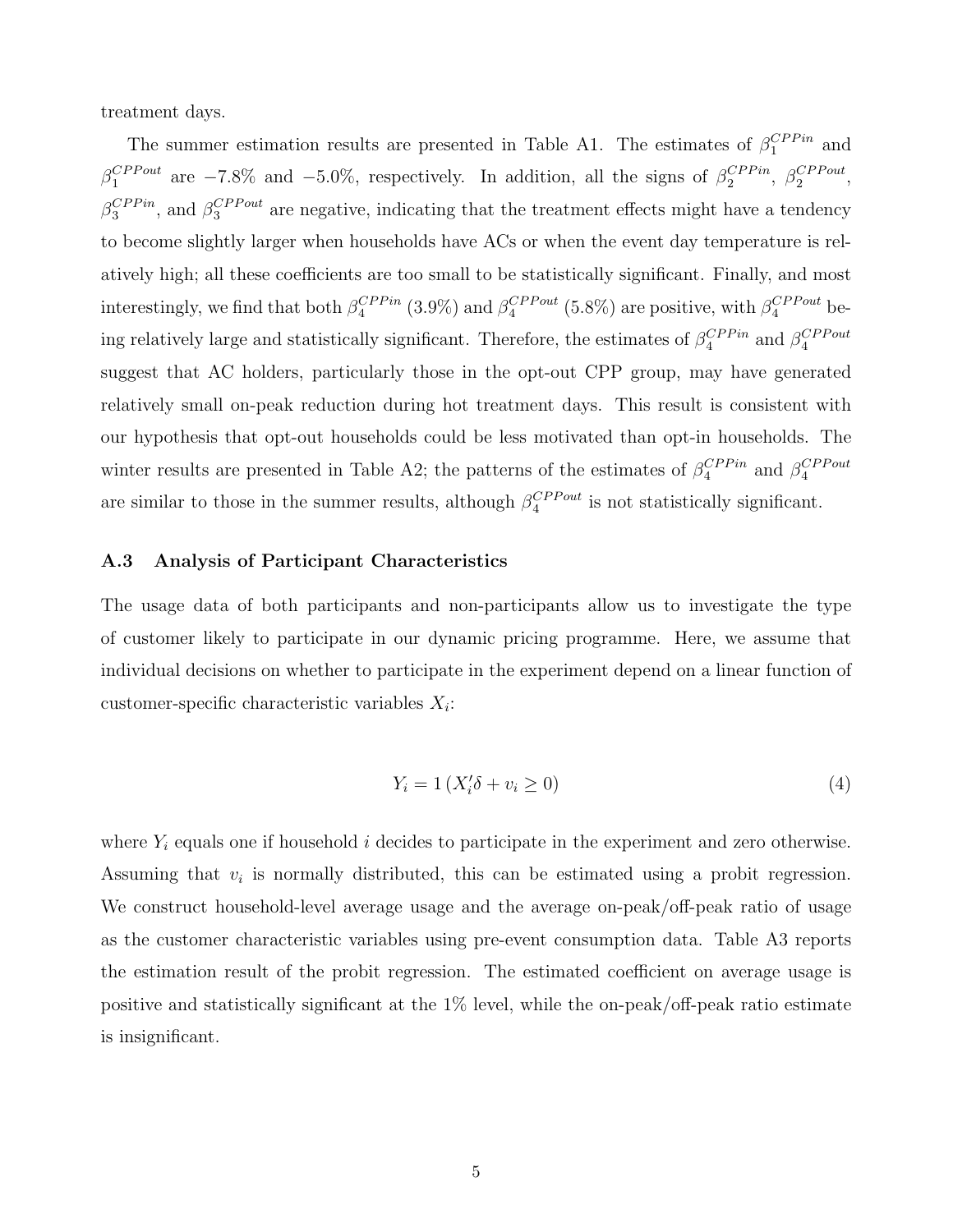|                                                                       | (1)         |
|-----------------------------------------------------------------------|-------------|
|                                                                       |             |
| CPPin                                                                 | $-0.078***$ |
|                                                                       | (0.023)     |
| CPPout                                                                | $-0.050*$   |
|                                                                       | (0.027)     |
| $CPPin \times 1$ [Cooler]                                             | $-0.029$    |
|                                                                       | (0.029)     |
| $CP$ Pout $\times$ 1[Cooler]                                          | $-0.016$    |
|                                                                       | (0.046)     |
| $\text{CPPin} \times 1[\text{Hot Event Day}]$                         | $-0.010$    |
|                                                                       | (0.023)     |
| $CP$ Pout $\times$ 1[Hot Event Day]                                   | $-0.006$    |
|                                                                       | (0.025)     |
| $\text{CPPin} \times 1[\text{Cooler}] \times 1[\text{Hot Event Day}]$ | $+0.039$    |
|                                                                       | (0.029)     |
| $CP$ Pout $\times$ 1[Cooler] $\times$ 1[Hot Event Day]                | $+0.058*$   |
|                                                                       | (0.030)     |
|                                                                       |             |
| Household Fixed Effect                                                | Yes         |
| Time Fixed Effect                                                     | Yes         |
| Observations                                                          | 278,391     |
|                                                                       |             |

Table A1: Heterogeneous Treatment Effects (Cooler)

Notes: This table reports the results of summer heterogeneous treatment effects. Standard errors in parentheses are clustered at the household level to adjust for serial correlation. \*, \*\*, and \*\*\* show 10%, 5%, and 1% statistical significance, respectively.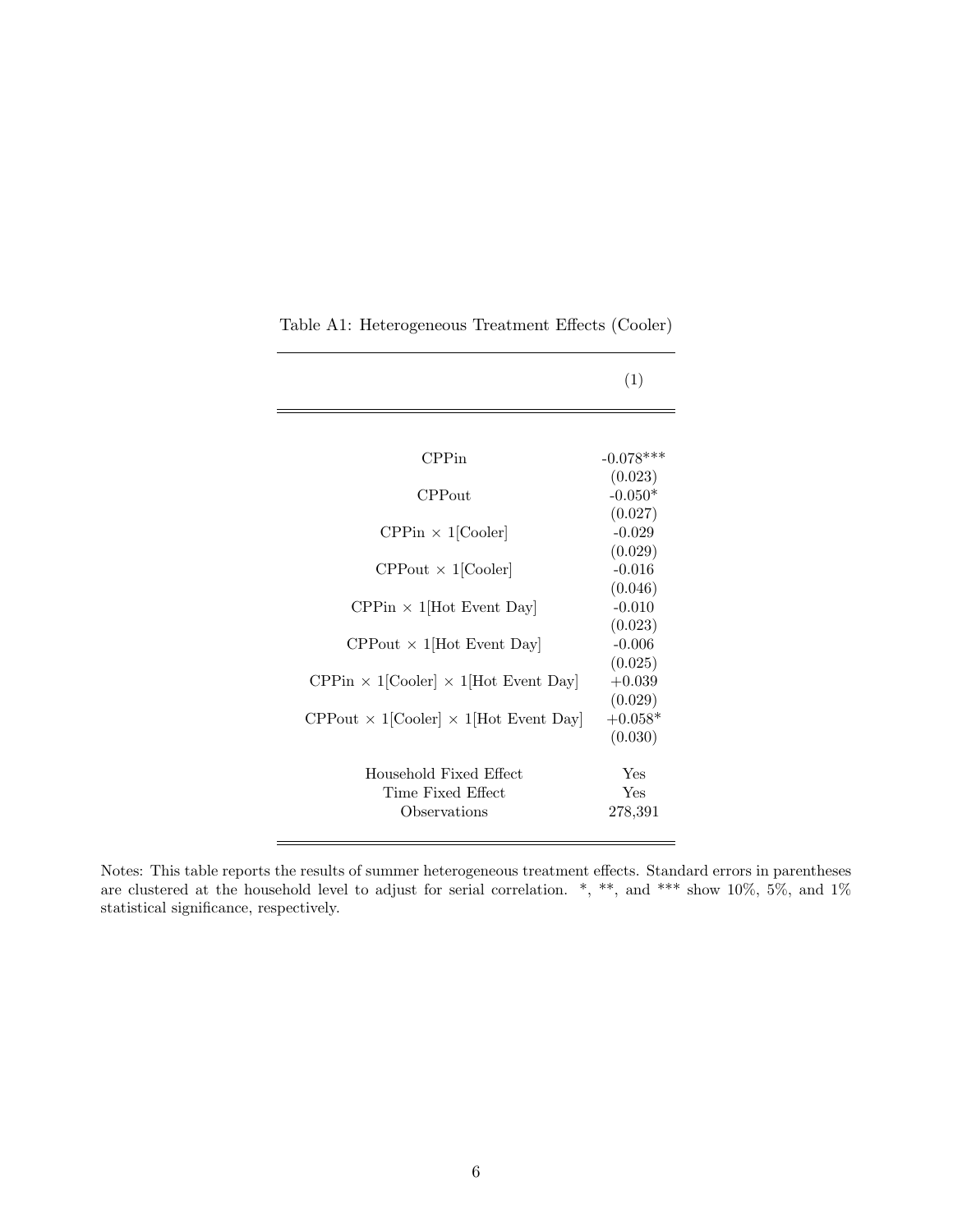|                                                         | (1)            |
|---------------------------------------------------------|----------------|
|                                                         |                |
| CPPin                                                   | $-0.114***$    |
|                                                         | (0.033)        |
| CPPout                                                  | $-0.075**$     |
|                                                         | (0.032)        |
| $CPPin \times 1$ [Heater]                               | $+0.011$       |
|                                                         | (0.033)        |
| $CP$ Pout $\times$ 1[Heater]                            | $+0.007$       |
|                                                         | (0.041)        |
| $\text{CPPin} \times 1[\text{Gold Event Day}]$          | $-0.020$       |
|                                                         | (0.026)        |
| $CP$ Pout $\times$ 1 [Cold Event Day]                   | $-0.014$       |
|                                                         | (0.031)        |
| $CPPin \times 1$ [Heater] $\times 1$ [Cold Event Day]   | $+0.010$       |
|                                                         | (0.024)        |
| $CP$ Pout $\times$ 1[Heater] $\times$ 1[Cold Event Day] | $+0.036$       |
|                                                         | (0.031)        |
|                                                         |                |
| Household Fixed Effect                                  | Yes            |
| Time Fixed Effect<br>Observations                       | Yes<br>220,272 |
|                                                         |                |

Table A2: Heterogeneous Treatment Effects (Heater)

Notes: This table reports the results of winter heterogeneous treatment effects. Standard errors in parentheses are clustered at the household level to adjust for serial correlation. \*, \*\*, and \*\*\* show 10%, 5%, and 1% statistical significance, respectively.

| Explanatory Variable   | (1)                   | (2)                 |
|------------------------|-----------------------|---------------------|
| Average Consumption    | $0.474***$<br>(0.091) |                     |
| On-peak/Off-peak Ratio |                       | $-0.036$<br>(0.026) |
| Observations           | 1634                  | 1634                |

Notes: This table reports the result of the estimated marginal effects for the probit model, in which the dependent variable equals one if the household decided to participate in the experiment and zero otherwise. \*,  $^{**}$  , and  $^{***}$  show 10%, 5%, and 1% statistical significance, respectively.